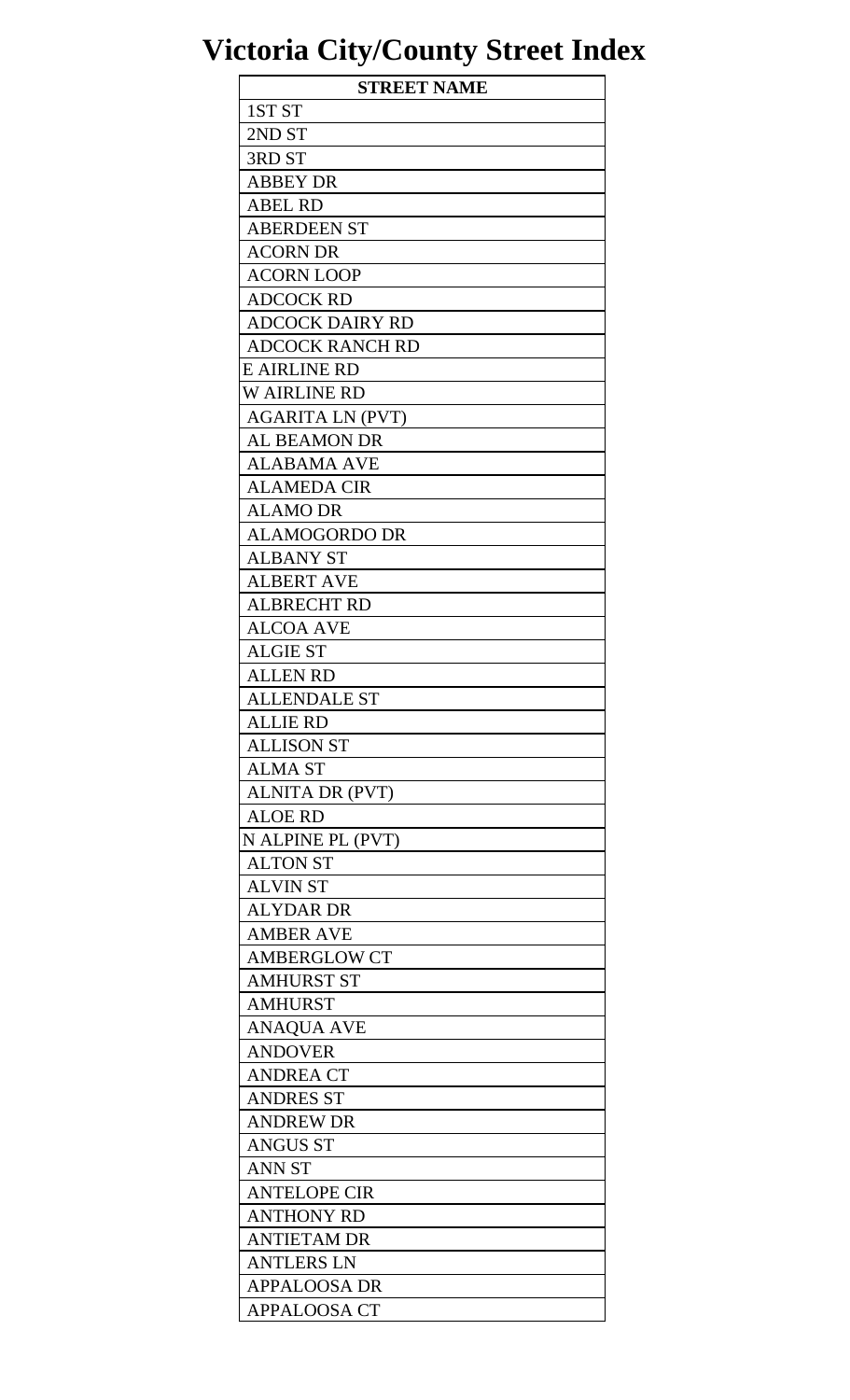| <b>APPLE ST</b>           |
|---------------------------|
| <b>ARABIAN DR</b>         |
| <b>ARBOR LAKE ST</b>      |
| <b>ARCADIA ST (PVT)</b>   |
| <b>ARIZONA AVE</b>        |
| ARKANSAS AVE              |
| <b>ARMADILLO DR</b>       |
| <b>ARMORY DR</b>          |
| <b>ARNOLD RD</b>          |
| <b>ARRINGTON LN (PVT)</b> |
| <b>ARROYO DR</b>          |
| <b>ASH ST</b>             |
| <b>ASHFORD DR</b>         |
| <b>ASHLAND CREEK</b>      |
| <b>ASHTON GLEN</b>        |
| <b>ASHWOOD DR</b>         |
| <b>ASTER LN</b>           |
| <b>AUBURN HILL</b>        |
| <b>AUGUSTA DR (PVT)</b>   |
|                           |
| <b>AUSTIN AVE</b>         |
| <b>AVALON DR</b>          |
| <b>AVANT GARDE DR</b>     |
| <b>AVENUE A</b>           |
| <b>AVENUE C</b>           |
| AVENUE D                  |
| <b>AVENUE E</b>           |
| <b>AVIATION DR</b>        |
| <b>AVON DR</b>            |
| <b>AVONDALE ST</b>        |
| <b>AZALEA ST</b>          |
| <b>BAASSLN</b>            |
| <b>BACHELOR DR</b>        |
| <b>BAHIA ST (PVT)</b>     |
| <b>BAKER ST</b>           |
| <b>BALBOA CT</b>          |
| <b>BALL AIRPORT RD</b>    |
| <b>BALTIMORE AVE</b>      |
| <b>BAMBI DR</b>           |
| <b>BANBURY LN</b>         |
| <b>BANKHEAD RD</b>        |
| <b>BANYAN CT</b>          |
| <b>BARBARA DR (PVT)</b>   |
| <b>BARBARA ST</b>         |
| <b>BASSWOOD</b>           |
| <b>BATES ST</b>           |
| <b>BAYER RD</b>           |
| <b>BEAUVOIR ST</b>        |
| <b>BECK RD</b>            |
| <b>BEDIVERE DR</b>        |
| <b>BEECHWOOD DR</b>       |
| <b>BEGONIA LN</b>         |
| <b>BELINDA RD (PVT)</b>   |
| <b>BELL ST</b>            |
|                           |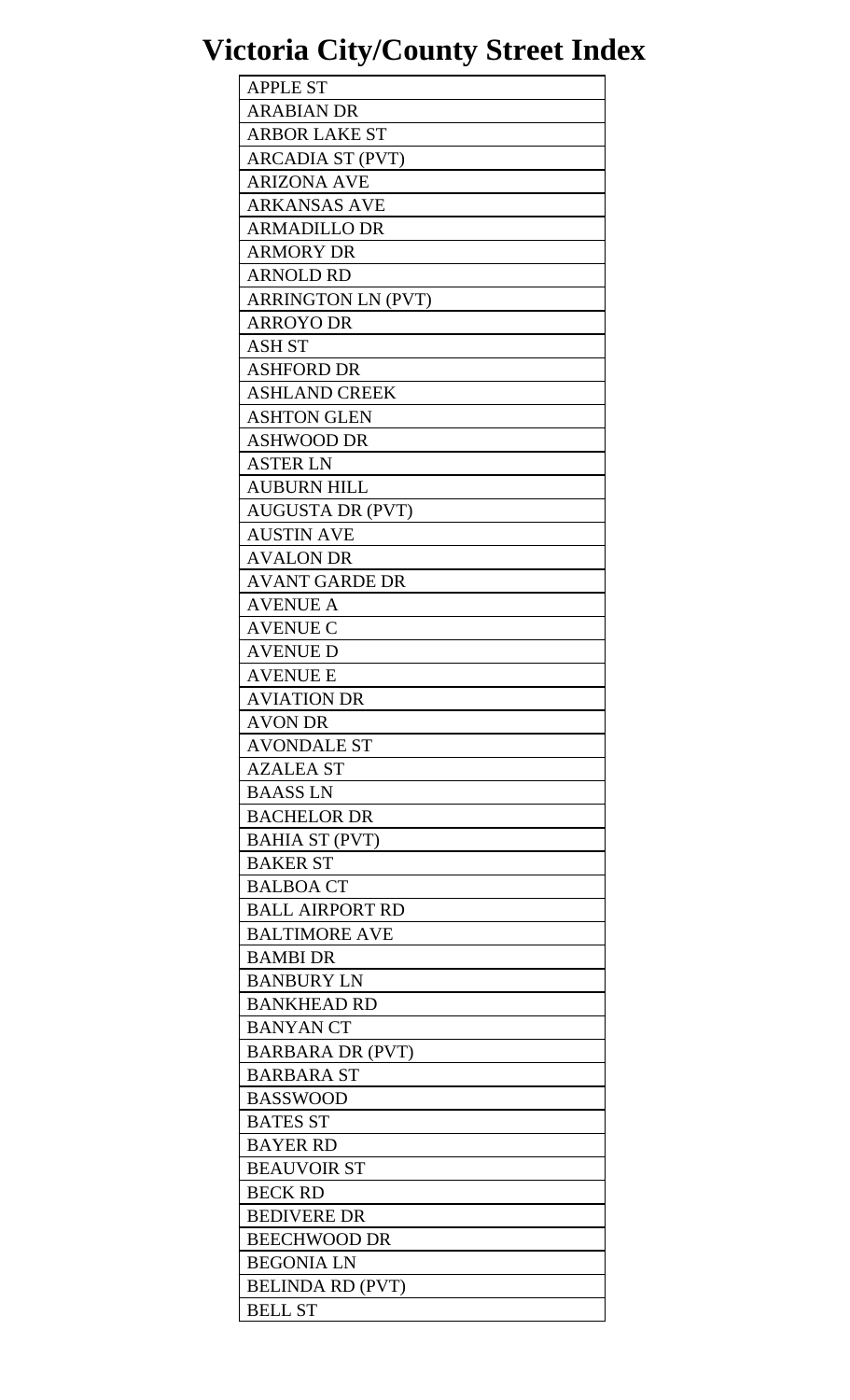| <b>BELLA VISTA ST</b>                             |
|---------------------------------------------------|
| <b>BELLEVUE ST</b>                                |
| <b>BELMOOR LN</b>                                 |
| N BEN JORDAN ST                                   |
| <b>SW BEN JORDAN ST</b>                           |
| <b>S BEN JORDAN ST</b>                            |
| <b>BEN OAKS DR</b>                                |
| <b>BENBOW RD</b>                                  |
|                                                   |
| <b>BENNETT RD</b>                                 |
| <b>BENT OAKS DR</b>                               |
| <b>BENT OAKS</b>                                  |
| <b>BERGER RD</b>                                  |
| <b>BERKMAN DR</b>                                 |
| <b>BERKSHIRE DR (PVT)</b>                         |
| <b>BERKSHIRE LN</b>                               |
| <b>BERWICK RD</b>                                 |
| <b>BEXAR AVE</b>                                  |
| <b>BIALEK RD</b>                                  |
| <b>BIANCHI DR</b>                                 |
| <b>BIG BEND RD</b>                                |
| <b>BIG STATE RD (PVT)</b>                         |
| <b>BILLY DR</b>                                   |
| <b>BILTMORE DR</b>                                |
| <b>BINGHAM RD</b>                                 |
| <b>BIRCHWOOD DR</b>                               |
| <b>BISCHOFF RD</b>                                |
| <b>BISHOP ST</b>                                  |
| <b>BIVOUACLN</b>                                  |
|                                                   |
| <b>BLACK ST</b>                                   |
| <b>BLACK BAYOU NO 2</b>                           |
| <b>BLACK BAYOU ROAD NO 1</b>                      |
| <b>BLACK ROCK</b>                                 |
| <b>BLAIR ST</b>                                   |
| <b>BLAKE ST</b>                                   |
| <b>BLANCOLN</b>                                   |
| <b>BLISS DR</b>                                   |
| <b>BLOCK RD</b>                                   |
| <b>BLOOMINGDALE CIR</b>                           |
| <b>BLUE JAY LOOP</b>                              |
|                                                   |
|                                                   |
| <b>BLUE QUAIL CT (PVT)</b><br><b>BLUE ROCK CT</b> |
|                                                   |
| <b>BLUEBIRD RD</b>                                |
| <b>BLUEBIRD ST</b>                                |
| <b>BLUEBONNET DR</b>                              |
| <b>BLUESTEM ST</b>                                |
| <b>BLUFF ST</b>                                   |
| <b>BLYTH RD</b>                                   |
| <b>BOAT RAMP</b>                                  |
| <b>BOB WHITE RD</b>                               |
| <b>BOBBIE CIR (PVT)</b>                           |
| <b>BOBOLINK LN</b>                                |
| <b>BOEHM RD</b><br><b>BOEHM RD RD</b>             |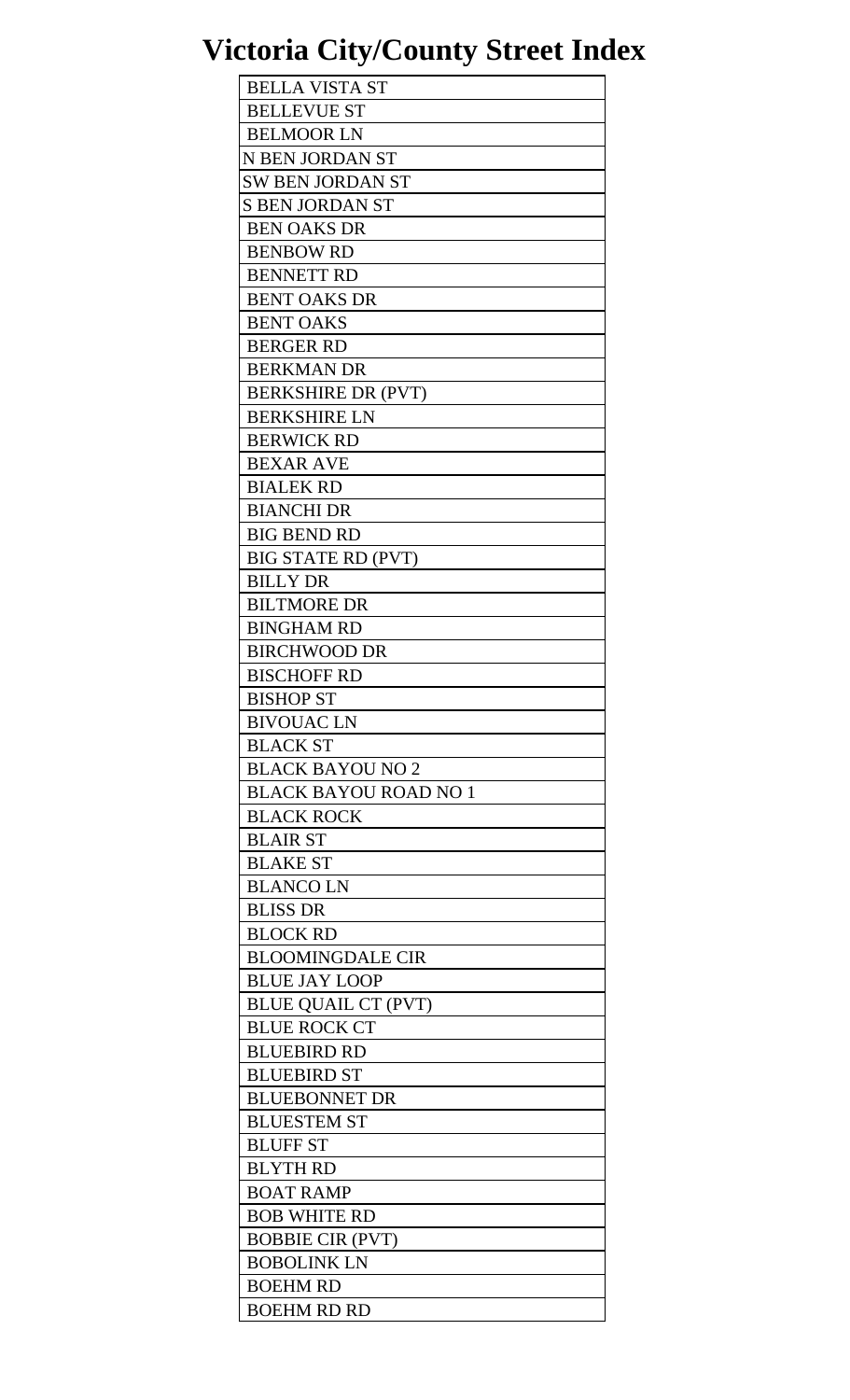| <b>BOIS D ARC RD</b>         |
|------------------------------|
| <b>BON AIRE AVE</b>          |
| <b>BONHAM DR</b>             |
| <b>BOOKER ST</b>             |
| <b>BOTTOM ST</b>             |
| <b>BOTTOM RD</b>             |
| <b>BOWIE ST</b>              |
| <b>BOWIE DR</b>              |
| <b>BOWLING GREEN</b>         |
|                              |
| <b>BRADLEY ST (PVT)</b>      |
| <b>BRADLEY RD</b>            |
| <b>BRADY RD</b>              |
| <b>BRAMBLE BUSH LN</b>       |
| <b>BRANCH CREEK RD (PVT)</b> |
| <b>BRANDON AVE (PVT)</b>     |
| <b>BRANDYWINE LN</b>         |
| <b>S BRAZOS AVE</b>          |
| <b>E BRAZOS ST</b>           |
| <b>W BRAZOS ST</b>           |
| <b>N BRAZOS AVE</b>          |
| <b>BREEZE WAY</b>            |
| <b>BRENNA CIR</b>            |
| <b>BRIARMEADOW LN</b>        |
| <b>BRIARWOOD ST</b>          |
| N BRIDGE ST                  |
| <b>S BRIDGE ST</b>           |
| <b>BRIDLE LN</b>             |
| <b>BRIGGS BLVD</b>           |
|                              |
| <b>BRINKLEY LN (PVT)</b>     |
| <b>BRISTOL CT</b>            |
| <b>BROADMOOR ST</b>          |
| <b>BROADWAY ST</b>           |
| <b>BROCTON</b>               |
| <b>BROOK VIEW DR</b>         |
| <b>BROOKS RD</b>             |
| <b>BROOKWOOD RD</b>          |
| <b>BROWN ST</b>              |
| <b>BROWNSON RD</b>           |
| N BROWNSON ST                |
| <b>S BROWNSON ST</b>         |
| <b>BRUCE LN (PVT)</b>        |
| <b>BRUNNHILD ST</b>          |
| <b>BRUSHY CREEK</b>          |
| <b>BRYAN ST</b>              |
| <b>BUBENIK LN (PVT)</b>      |
| <b>BUCK SQUARE</b>           |
| <b>BUCKEY LN (PVT)</b>       |
| <b>BUCKINGHAM</b>            |
|                              |
| <b>BUCKSKIN TRL</b>          |
| <b>BUENA VISTA AVE</b>       |
| <b>BUENTELLO RD</b>          |
| <b>BUGLE LN</b>              |
| <b>BUMPY RD</b>              |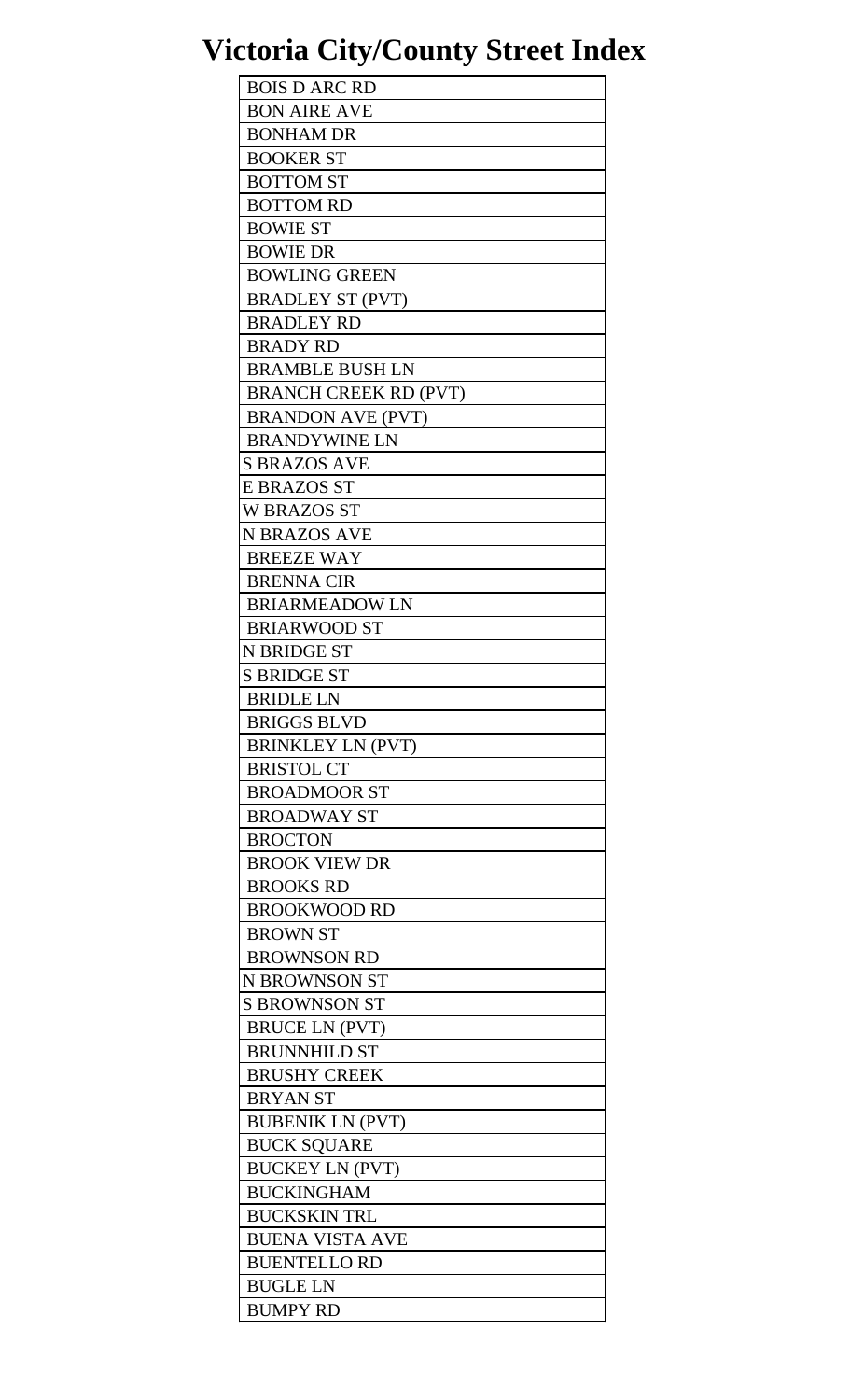| <b>BUNKER RD (PVT)</b>   |
|--------------------------|
| <b>BURKHART RD</b>       |
| <b>BURNING TREE</b>      |
| <b>BURROUGHS RD</b>      |
| <b>BURROUGHSVILLE RD</b> |
| <b>BYRON DR</b>          |
| <b>CABANA DR</b>         |
| <b>CACTUS ST</b>         |
| <b>CALLE CORTA</b>       |
| <b>CALLE DEL SOL</b>     |
| <b>CALLE RICARDO</b>     |
| <b>CALLIS ST</b>         |
| <b>CALYPSO CT</b>        |
| <b>CAMBRIDGE ST</b>      |
| <b>CAMELLIA LN</b>       |
| <b>CAMELOT DR</b>        |
| <b>S CAMERON ST</b>      |
| <b>N CAMERON ST</b>      |
| <b>CAMINO DR</b>         |
| <b>CAMINO DEL ORO</b>    |
| <b>CAMINO REAL</b>       |
| S CAMP RD (PVT)          |
| N CAMP RD (PVT)          |
| <b>CANADIAN</b>          |
| <b>CANAL RD</b>          |
| <b>CANAL AVE</b>         |
| <b>CANNON RD</b>         |
| <b>CANTERBURY LN</b>     |
| <b>CANYON CREEK</b>      |
| <b>CARDINAL ST</b>       |
| <b>CAREFREE DR</b>       |
| <b>CARLSBAD DR</b>       |
| <b>CAROLINE ST</b>       |
| <b>CARRIAGE DR</b>       |
| <b>CARSNER ST</b>        |
| <b>CARTER ST</b>         |
| CARVILLE ST (PVT)        |
| CASA BLANCA DR (PVT)     |
| <b>CASTILLO RD</b>       |
| <b>CASTLEWAY</b>         |
| <b>CATALPA ST</b>        |
| <b>CATHERINE CIR</b>     |
| <b>CAVALRY RD</b>        |
| <b>CEDAR ST</b>          |
| <b>CENTER ST</b>         |
| <b>CERCIS DR</b>         |
| <b>CERVANTEZ ST</b>      |
| <b>CESSNA CIR</b>        |
| <b>CHAMA DR</b>          |
| <b>CHAMPIONS CT</b>      |
| <b>CHAMPIONS ROW</b>     |
| <b>CHAMPLAIN DR</b>      |
| <b>CHAMRAD LN (PVT)</b>  |
|                          |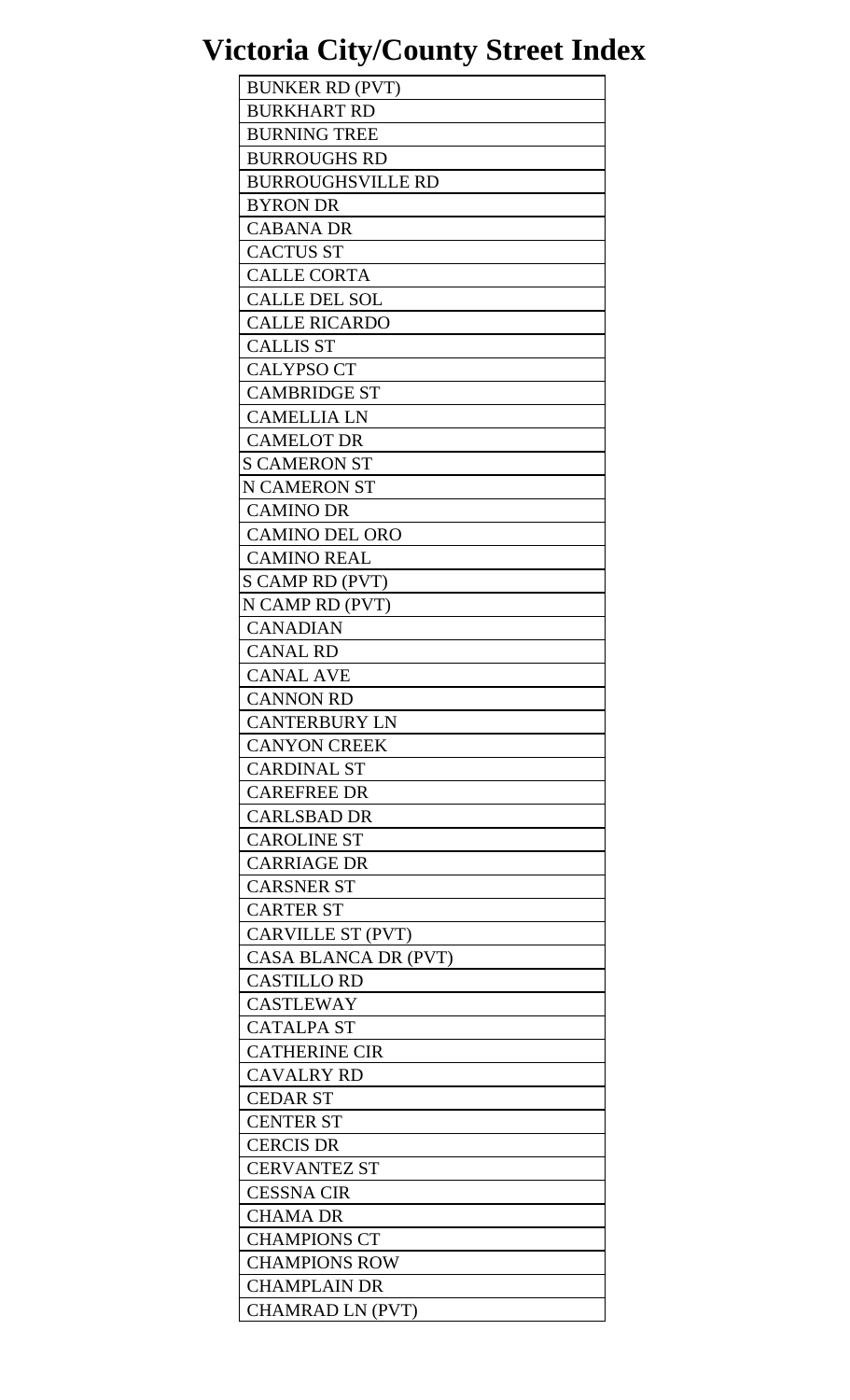| <b>CHANTILLY ST</b>      |
|--------------------------|
| <b>CHAPARRAL RD</b>      |
| <b>CHAPARRAL DR</b>      |
| <b>CHARLES ST</b>        |
| <b>CHARLESTON DR</b>     |
| <b>CHEROKEE LN</b>       |
| <b>CHERRY ST</b>         |
| <b>CHERRYSTONE CIR</b>   |
|                          |
| <b>CHESAPEAKE AVE</b>    |
| <b>CHIMNEY ROCK DR</b>   |
| <b>CHIPPENDALE LN</b>    |
| <b>CHISHOLM TRL</b>      |
| <b>CHUKAR DR</b>         |
| <b>E CHURCH ST</b>       |
| W CHURCH ST              |
| <b>CHURCH LN</b>         |
| <b>CHURCH ST</b>         |
| <b>CHURCH RD (PVT)</b>   |
| <b>CIMARRON DR</b>       |
| CINCO OAKS (PVT)         |
| <b>CIRCLE LN</b>         |
| <b>CIRCLE ST</b>         |
| <b>CITIZENS DR</b>       |
| <b>CLAY DR</b>           |
| <b>CLAYTON DR</b>        |
| N CLEVELAND ST           |
| <b>S CLEVELAND ST</b>    |
| <b>CLOVERBLOOM DR</b>    |
| <b>CLUB DR</b>           |
| <b>CLYDESDALE LN</b>     |
| <b>COBBLE STONE CT</b>   |
| <b>CODY DR</b>           |
| <b>COFFEY ST</b>         |
|                          |
| <b>COLAKE RD (PVT)</b>   |
| <b>COLETO DR</b>         |
| <b>COLETO BLUFF RD</b>   |
| <b>COLETOVILLE RD</b>    |
| <b>COLLEGE ST</b>        |
| <b>COLLEGE DR</b>        |
| <b>COLLINS ST</b>        |
| <b>COLOGNE RD</b>        |
| <b>COLONY DR</b>         |
| <b>COLONY CREEK DR</b>   |
| E COLORADO ST            |
| <b>S COLORADO AVE</b>    |
| N COLORADO AVE           |
| W COLORADO ST            |
| <b>COMMERCE ST</b>       |
| <b>COMMERCE AVE</b>      |
| W COMMERCIAL ST          |
| <b>E COMMERCIAL ST</b>   |
| <b>CONCORD LN</b>        |
| <b>E CONSTITUTION ST</b> |
|                          |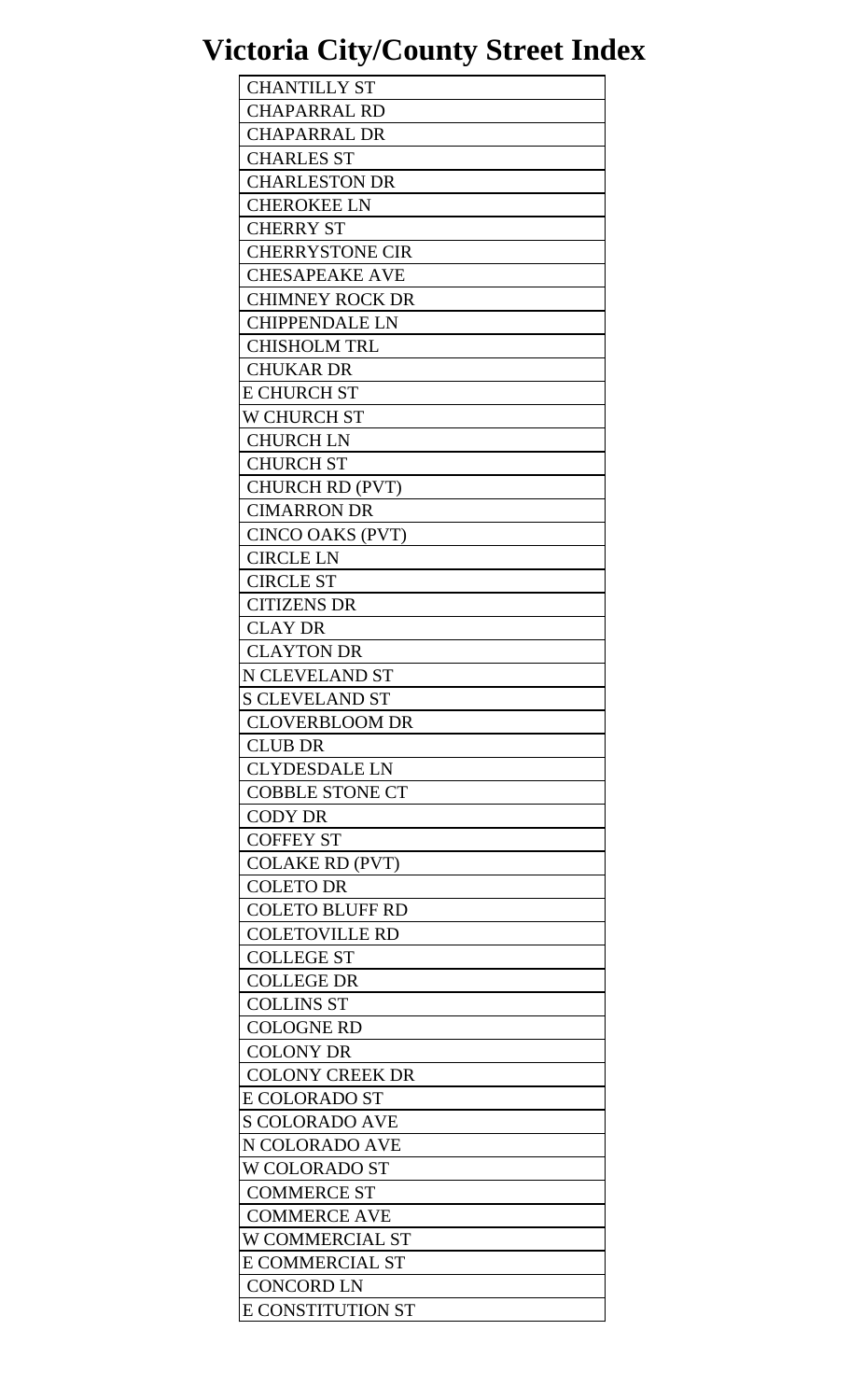| W CONSTITUTION ST        |
|--------------------------|
| <b>CONTENTO</b>          |
| <b>CONTILN</b>           |
| <b>CONTINENTAL ST</b>    |
| W CONVENT ST             |
| <b>E CONVENT ST</b>      |
| COOK LN (PVT)            |
| <b>COOLEY RD</b>         |
| <b>COPPER ROCK COVE</b>  |
| <b>COPPER SPUR LN</b>    |
| COPPERFIELD BLVD (PVT)   |
| <b>COPPERHEAD LN</b>     |
| <b>CORNWALL DR</b>       |
|                          |
| <b>CORPUS CHRISTI DR</b> |
| COSTA DEL ORO DR (PVT)   |
| COTSWOLD LN (PVT)        |
| <b>COTTONWOOD</b>        |
| <b>COUNTRY LN</b>        |
| <b>COUNTRY CLUB DR</b>   |
| <b>COUNTY RD</b>         |
| <b>COWBOY RD (PVT)</b>   |
| <b>COZZI CIR</b>         |
| <b>CPL ENTRANCE</b>      |
| <b>N CRAIG ST</b>        |
| <b>CRANE ST</b>          |
| <b>CRAWFORD DR</b>       |
| NE CREEK RD (PVT)        |
| NW CREEK RD (PVT)        |
| <b>CREEK LN (PVT)</b>    |
| <b>CREEK RD (PVT)</b>    |
| <b>CREEKRIDGE DR</b>     |
| <b>CREEKSIDE DR</b>      |
| <b>CRESCENT DR</b>       |
| N CRESCENT DR            |
| <b>S CRESCENT DR</b>     |
| <b>CRESTVIEW DR</b>      |
| W CRESTWOOD DR           |
| <b>E CRESTWOOD DR</b>    |
| <b>CROCKETT ST</b>       |
| <b>CROCKETT AVE</b>      |
| <b>CROMWELL DR</b>       |
| <b>CROSSWIND DR</b>      |
| <b>CROUCH RD</b>         |
| N CUERO AVE              |
| <b>CULVER RD (PVT)</b>   |
| <b>CUMBERLAND GAP</b>    |
| <b>CURLEW ST</b>         |
| <b>CUSHMAN RD (PVT)</b>  |
| <b>CYNTHIA ST</b>        |
| <b>CYPRESS ST</b>        |
| <b>DAHLIA LN</b>         |
| <b>DAIRY RD</b>          |
| <b>DALE ST</b>           |
|                          |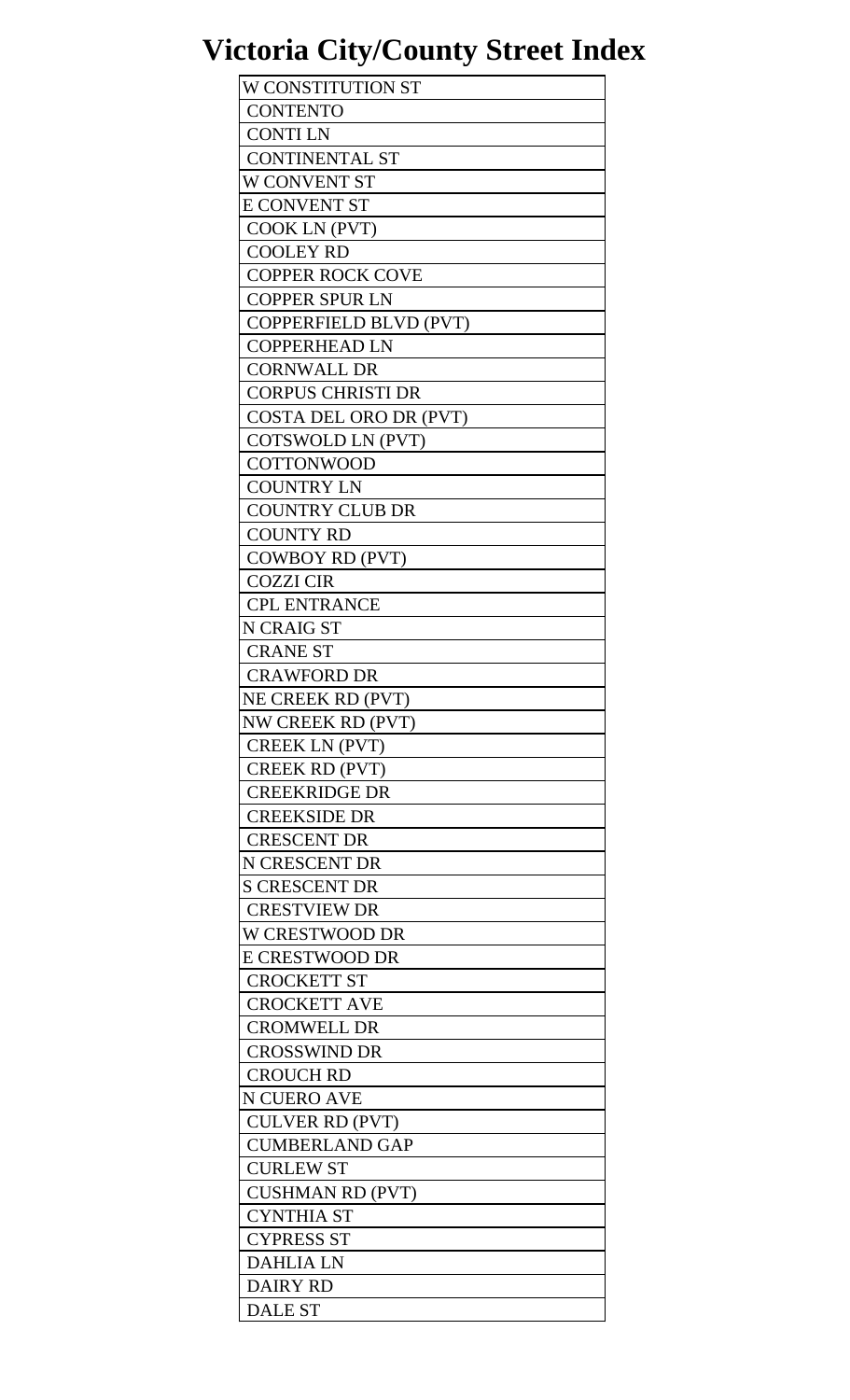| DAVID WADE DR (PVT)      |
|--------------------------|
| <b>DAVIDSON RD</b>       |
| <b>DAVIES RD</b>         |
| <b>DAVIS LN</b>          |
| <b>DAWN RD</b>           |
| DE LA GARZA RD           |
| <b>S DE LEON ST</b>      |
| N DE LEON ST             |
| <b>DEAN COOK DR</b>      |
| <b>DEBBIE DR</b>         |
| <b>DEER CIRLCE LN</b>    |
| <b>DEER TROT DR</b>      |
| <b>DEERCHASE RD</b>      |
| DEERWOOD DR              |
| <b>DEL PAPA ST</b>       |
| N DELMAR DR              |
| <b>S DELMAR DR</b>       |
| DELORES RD (PVT)         |
| <b>DENTLER RD</b>        |
|                          |
| N DEPOT ST               |
| <b>S DEPOT ST</b>        |
| <b>DEPOT ST</b>          |
| <b>DERNAL DR</b>         |
| <b>DERRICK RD</b>        |
| DEVEREUX DR (PVT)        |
| DEWBERRY LN (PVT)        |
| <b>DICK ST</b>           |
| <b>DIEBEL RD</b>         |
| <b>DIEBEL DR</b>         |
| <b>DILLON DR</b>         |
| <b>DINA (PRIVATE) LN</b> |
| <b>DINCANS ST</b>        |
| <b>DIXIE LN</b>          |
| <b>DODD RD</b>           |
| DOGWOOD ST               |
| <b>DON ST</b>            |
| <b>DONALSON RD (PVT)</b> |
| <b>DONNA DR</b>          |
| DONOGHUE RD (PVT)        |
| <b>DORMITORY AVE</b>     |
| <b>DOROTHY ST</b>        |
| <b>DOVE DR</b>           |
| <b>DOVER ST</b>          |
| <b>DOVER DELL</b>        |
| DREYER LN (PVT)          |
| DRY CREEK RD             |
| DU PONT AVE              |
| <b>DUCK DR</b>           |
| <b>DUDLEY ST</b>         |
| <b>DUNBAR DR</b>         |
| <b>DUNCAN ST</b>         |
| <b>DUNDEE ST</b>         |
| <b>DUPONT DR</b>         |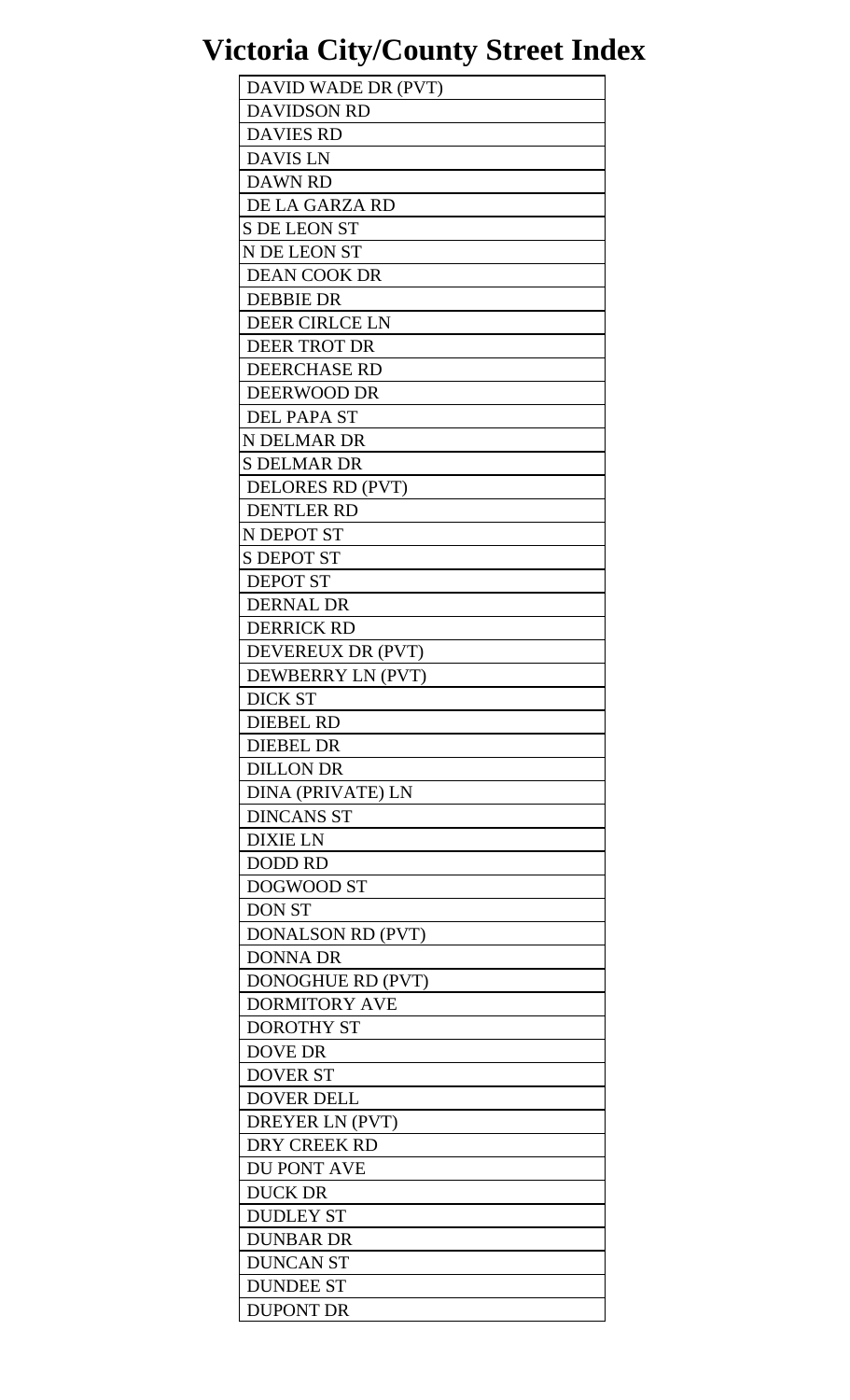| <b>DUPONT AVE</b>        |
|--------------------------|
| <b>DUPONT RD</b>         |
| <b>DURANGO ST</b>        |
| <b>DURHAM DR</b>         |
| <b>EAGLE CREEK DR</b>    |
| <b>EASLEY RD</b>         |
| <b>EAST ST</b>           |
| <b>N EAST ST</b>         |
| <b>S EAST ST</b>         |
|                          |
| <b>EAST BASIN ST</b>     |
| <b>EAST LARKSPUR ST</b>  |
| <b>EDDIE ST</b>          |
| <b>EDEN ROC ST</b>       |
| <b>EDGEWATER</b>         |
| <b>EDGEWOOD</b>          |
| <b>EDINBURGH ST</b>      |
| <b>EDNALN</b>            |
| <b>N EE HATCHETT AVE</b> |
| <b>S EE HATCHETT AVE</b> |
| W EIGHT ST               |
| <b>EISENHOWER ST</b>     |
| <b>EKSTRUM ST</b>        |
| <b>EL CORRAL</b>         |
| <b>ELAINE ST</b>         |
| <b>ELDER ST</b>          |
| <b>ELEANOR ST</b>        |
| <b>ELIOT RD</b>          |
| <b>ELIZABETH ST</b>      |
| <b>ELK DR</b>            |
| <b>ELLIS ST</b>          |
| <b>ELM HOLLOW RD</b>     |
| <b>ENCINO DR</b>         |
| <b>ENTERPRISE DR</b>     |
| <b>ENTRADA</b>           |
|                          |
| ERIE ST (PVT)            |
| <b>ERNST ST</b>          |
| <b>ERWIN AVE</b>         |
| <b>ESCALERA RANCH RD</b> |
| <b>ESQUIRE PL</b>        |
| <b>ESSENCE DR</b>        |
| <b>ESTELLE LN (PVT)</b>  |
| <b>ETON GREEN</b>        |
| <b>EULA DR</b>           |
| <b>EVAN CIR</b>          |
| <b>EVELYN AVE</b>        |
| <b>EVERGREEN LN</b>      |
| <b>F B LOWERY DR</b>     |
| <b>FAGAN CIR</b>         |
| <b>FAIRVIEW ST</b>       |
| <b>FAIRWAY</b>           |
| <b>FALCON LN</b>         |
| <b>FALTYSEK RD</b>       |
| <b>FAMILY RD (PVT)</b>   |
|                          |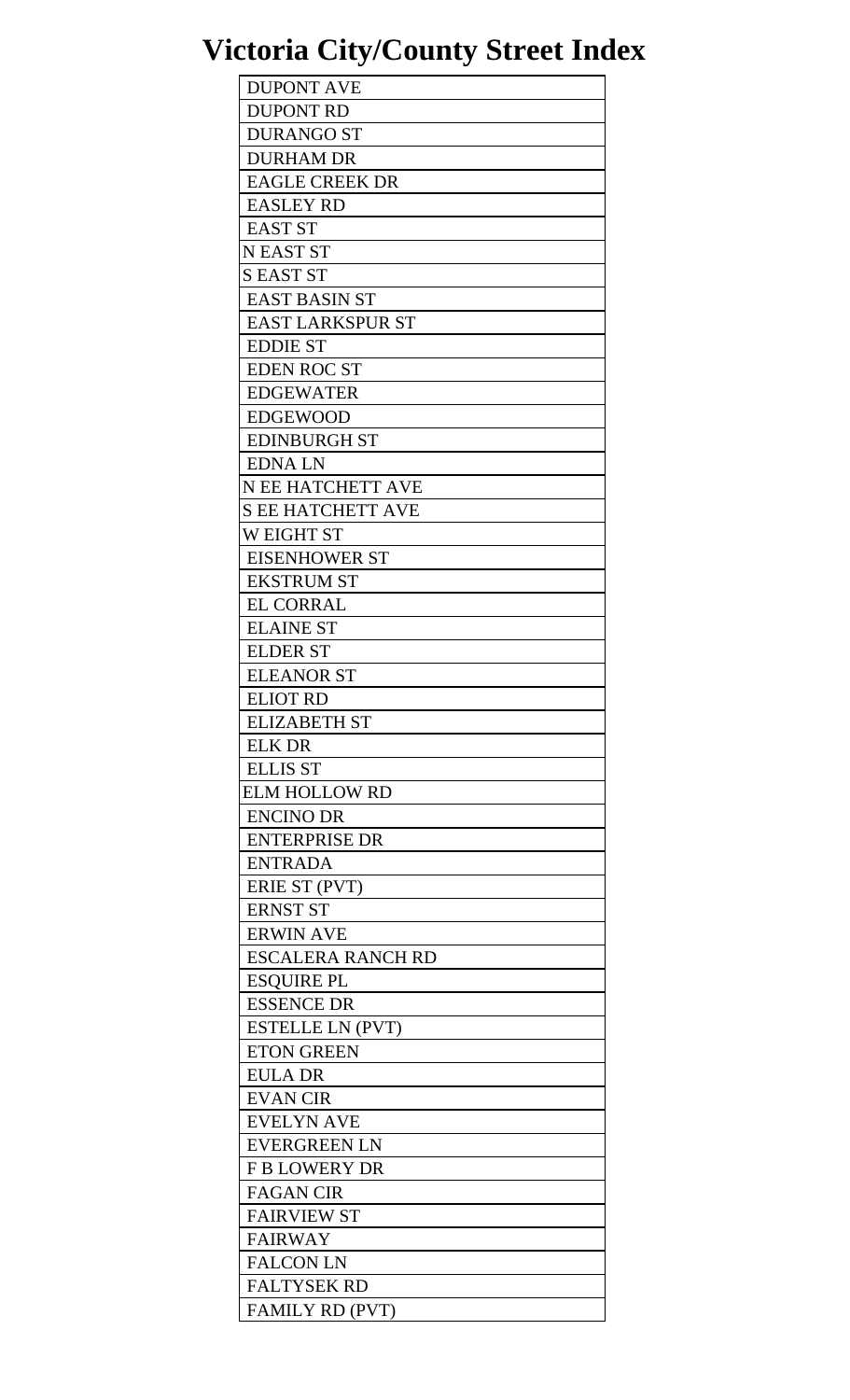| <b>FANNIN RD</b>            |
|-----------------------------|
| <b>FANNIN DR</b>            |
| FARICE ST (PVT)             |
| <b>FAUPEL DR (PVT)</b>      |
| <b>FAWN DR</b>              |
| <b>FELDER DR</b>            |
| <b>FENWAY</b>               |
| <b>FERNLN</b>               |
| <b>FERNWOOD CIR</b>         |
| <b>FIELDSTONE RD</b>        |
| <b>W FIFTH ST</b>           |
| <b>E FIFTH ST</b>           |
|                             |
| <b>FIG LN</b>               |
| <b>FILLMORE AVE</b>         |
| <b>E FIRST ST</b>           |
| <b>W FIRST ST</b>           |
| <b>FISHER RD</b>            |
| <b>FLAMINGO DR</b>          |
| <b>FLEETWOOD DR</b>         |
| <b>FLEMING PRAIRIE RD</b>   |
| <b>FLINT ROCK CT</b>        |
| <b>FM 1090</b>              |
| FM 1432                     |
| FM 1685                     |
| FM 1685 ACCESS              |
| FM 1686                     |
| FM 236                      |
| FM 237                      |
| FM 2615                     |
| FM 3085                     |
| <b>FM 444</b>               |
| FM 445                      |
| <b>FM 446</b>               |
| FM 447                      |
| FM 616                      |
| FM 622                      |
|                             |
| FM 682                      |
| <b>FORDTRAN RD</b>          |
| <b>FORDTRAN STORE RD</b>    |
| <b>FORDYCE RD</b>           |
| <b>FOREST VIEW DR</b>       |
| <b>E FORREST ST</b>         |
| <b>W FORREST ST</b>         |
| <b>FOSTER RD</b>            |
| <b>FOSTER FIELD DR</b>      |
| <b>FOUR LEAGUE GRANT RD</b> |
| <b>E FOURTH ST</b>          |
| <b>W FOURTH ST</b>          |
| <b>FOX RD</b>               |
| <b>FOX BEND DR</b>          |
| <b>FRANCIS ST</b>           |
| <b>FRANKLIN ST</b>          |
| <b>FRANTIS RD</b>           |
|                             |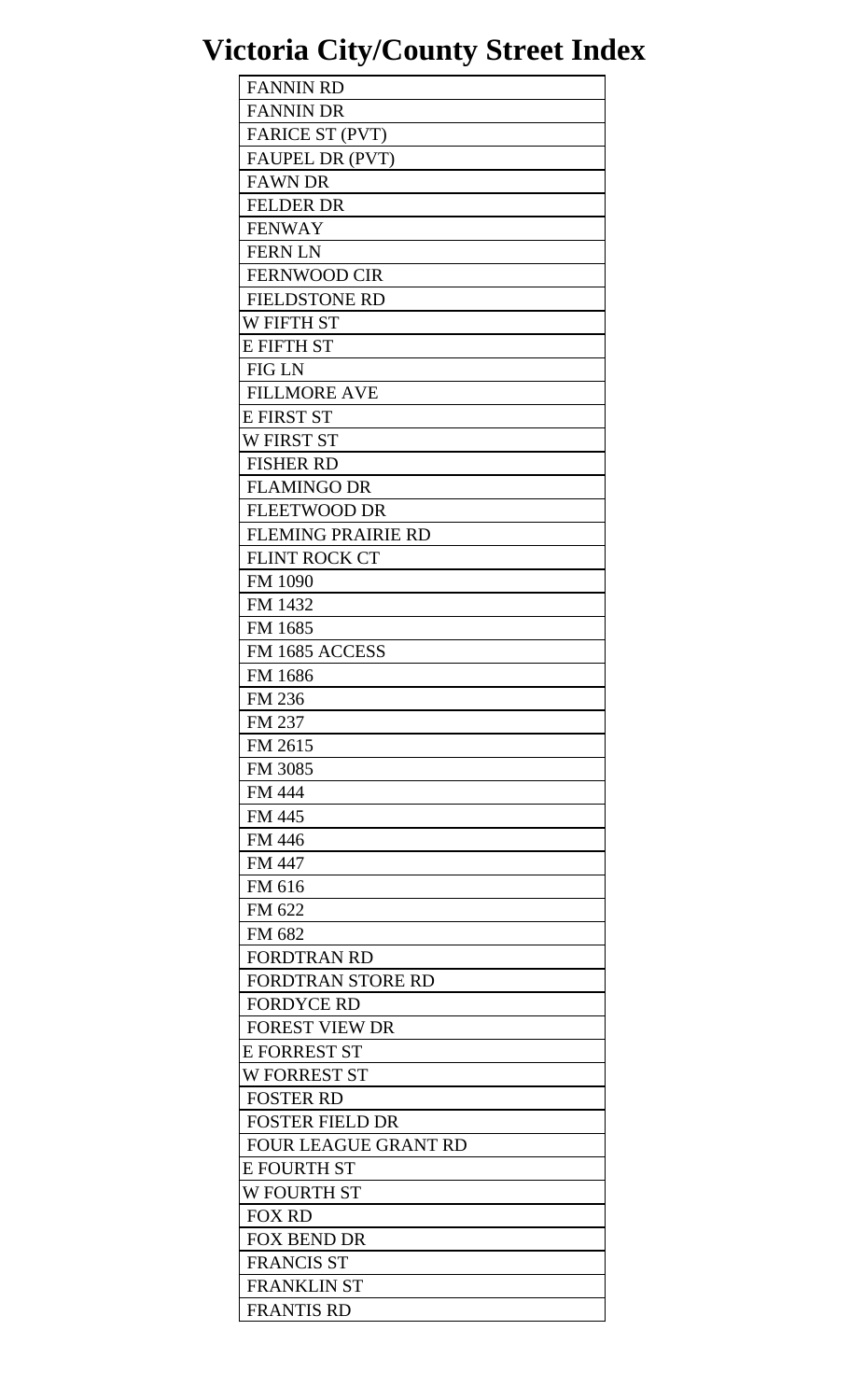| <b>FRANZ RD</b>            |
|----------------------------|
| <b>FRICKA ST</b>           |
| <b>FRONTAGE RD</b>         |
| <b>FURHMAN RD</b>          |
| <b>GABBIANO CT</b>         |
| <b>GAIL LN</b>             |
| <b>GALAHAD</b>             |
| <b>GALANT FOX DR</b>       |
| <b>GALVESTON DR</b>        |
| <b>GARCITAS CREEK RD</b>   |
| <b>GARCITAS GROVE</b>      |
| <b>GARDEN PL</b>           |
|                            |
| <b>GARDEN GATE LN</b>      |
| <b>GARDENIA LN</b>         |
| <b>GARFIELD AVE</b>        |
| <b>GARRETT ST</b>          |
| <b>GARRETT RD</b>          |
| GARRETT-GONZALES SCHOOL RD |
| <b>GARZA ST</b>            |
| <b>GAWAIN</b>              |
| <b>GAYLE DR</b>            |
| <b>GEISTMAN LN (PVT)</b>   |
| <b>GEMINI CT</b>           |
| <b>GENE AVE</b>            |
| <b>GENTLE BREEZE</b>       |
| N GEORGE ST                |
| <b>S GEORGE ST</b>         |
| <b>GEORGIA LN</b>          |
| <b>GETTYSBURG DR</b>       |
| <b>GIN RD</b>              |
| <b>GIRDY RD</b>            |
| <b>GIVENS RD</b>           |
| <b>GLACIER CT</b>          |
| <b>GLASCOW ST</b>          |
| N GLASS ST                 |
| <b>S GLASS ST</b>          |
| <b>GLENDALE ST</b>         |
| <b>GLENMORE ST</b>         |
| <b>GLENWOOD DR</b>         |
|                            |
| <b>GOLDEN EYE LOOP</b>     |
| <b>GOLDEN GLOW</b>         |
| <b>GOLDENROD AVE</b>       |
| <b>GOLDMAN ST</b>          |
| <b>GOLDMAN HILL</b>        |
| <b>GONZALES LN</b>         |
| <b>GOODE ST</b>            |
| <b>E GOODWIN AVE</b>       |
| W GOODWIN AVE              |
| <b>GOSSETT ST</b>          |
| <b>GOTFRIED ST</b>         |
| <b>GRAND ST</b>            |
| <b>GRAND AVE</b>           |
| <b>GRAND OAK DR</b>        |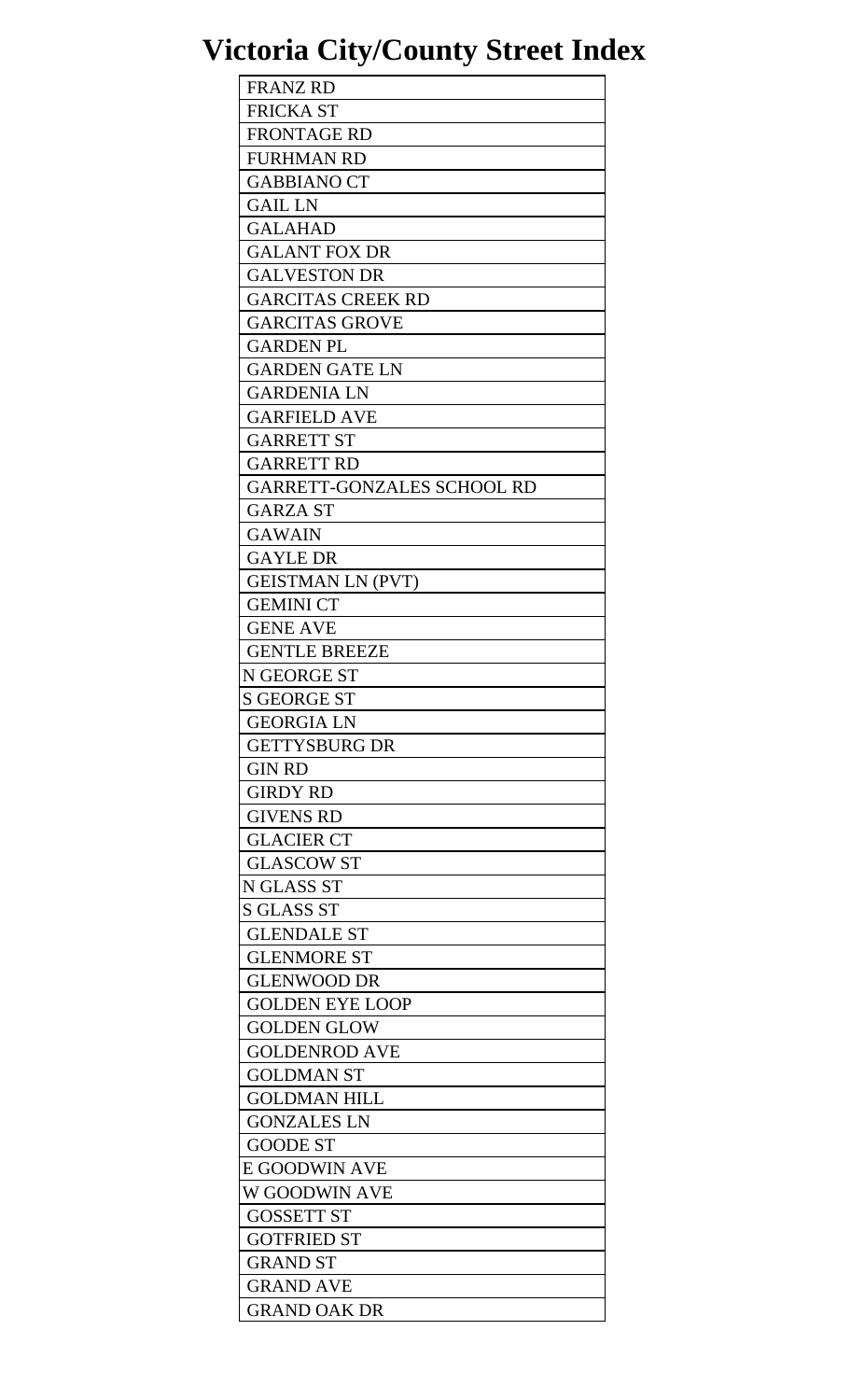| <b>GRANT ST</b>                           |
|-------------------------------------------|
| <b>GRAPE ST</b>                           |
| <b>GRAPEVINE DR</b>                       |
| <b>GREEN WAY</b>                          |
| <b>GREEN GABLE DR</b>                     |
| <b>GREENWOOD DR</b>                       |
| <b>GREGORY ST</b>                         |
| <b>GRIFFITH DR</b>                        |
| <b>GROLL LN (PVT)</b>                     |
| <b>E GROUSE RD</b>                        |
| <b>GROUSE RD</b>                          |
| <b>GUADALUPE RD</b>                       |
| <b>E GUADALUPE ST</b>                     |
| W GUADALUPE ST                            |
| <b>GUINEVERE</b>                          |
| <b>GUNTHER ST</b>                         |
| <b>GUSSIE SCHMIDT RD (PVT)</b>            |
| <b>GUY GRANT RD</b>                       |
| <b>HACKAMORE LN</b>                       |
|                                           |
| <b>HACKBERRY ST</b>                       |
| <b>HALK RD</b><br><b>HALSEY ST</b>        |
|                                           |
| <b>HAMBLETON RD</b>                       |
| <b>HAMLET CT</b>                          |
| <b>HAMPSHIRE LN</b>                       |
| <b>HAMPTON CT</b>                         |
| <b>HAND RD</b>                            |
| <b>HANGAR DR</b>                          |
| <b>HANSELKA RD</b>                        |
| <b>HANSELKA ST</b><br><b>HANSELMAN RD</b> |
|                                           |
| <b>HARMONY LN (PVT)</b>                   |
| <b>HARPERS FERRY</b>                      |
| <b>HARRISON ST</b>                        |
| <b>HARRY ST</b>                           |
| <b>HARTMAN RD</b>                         |
| <b>HARVEY LN</b>                          |
| <b>HASCHKE RD</b>                         |
| <b>HATHAWAY ST</b>                        |
| <b>HAVANA ST</b>                          |
| <b>HAVENWOOD DR</b>                       |
| <b>HAWTHORNE DR</b>                       |
| <b>HAYNES RD</b>                          |
| <b>HEATHER ST</b>                         |
| <b>HEDGES ST</b>                          |
| <b>HENDERSON ST</b>                       |
| <b>HENDERSON RD</b>                       |
| <b>HENSLEY RD</b>                         |
| N HERBERT ST                              |
| <b>SHERBERT ST</b>                        |
| <b>HERITAGE OAK CT</b>                    |
| <b>HERROD AVE</b>                         |
| <b>HESTER RD (PVT)</b>                    |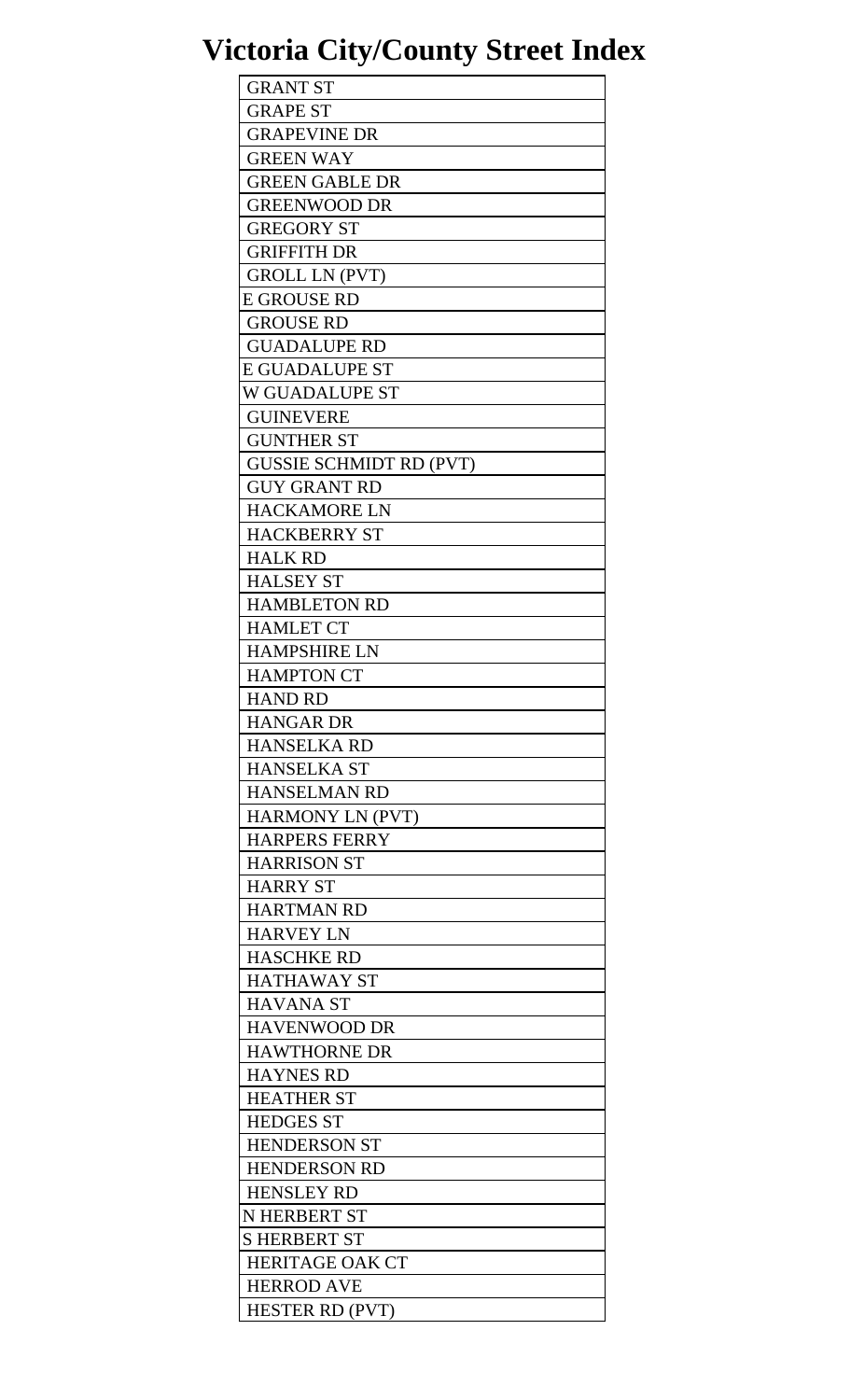| <b>HICKORY DR</b>         |
|---------------------------|
| <b>HICKORY KNOLL DR</b>   |
| <b>HILL RD</b>            |
| HILL CREEK DR (PVT)       |
| <b>E HILLER ST</b>        |
| <b>WHILLER ST</b>         |
| <b>HILLER RD</b>          |
| <b>HILLSIDE RD</b>        |
| <b>HILLTOP DR</b>         |
| HKR RANCH RD (PVT)        |
| <b>HODDES CIR</b>         |
|                           |
| <b>HOLLEN LN</b>          |
| <b>HOLLY DR (PVT)</b>     |
| <b>HOLLY ST</b>           |
| <b>HOLLY LN</b>           |
| <b>HOLLY BROOK DR</b>     |
| <b>HOLLY OAK CT</b>       |
| <b>HOLLYWOOD BLVD</b>     |
| <b>HOLT RD</b>            |
| <b>HOLUB RD</b>           |
| <b>HOLZHEAUSER LN</b>     |
| <b>HOMESTEAD DR</b>       |
| <b>HONEY DR</b>           |
| <b>HOOD RD</b>            |
| <b>HOOK RD</b>            |
| <b>HOPKINS ST</b>         |
| <b>HORSESHOE DR</b>       |
| <b>HOSEK RD</b>           |
| <b>HOSPITAL DR</b>        |
| <b>HOUSTON ST</b>         |
| <b>HOUSTON HIGHWAY</b>    |
| <b>HUBALEK RD</b>         |
| <b>HUISACHE ST</b>        |
| N HUMMEL ST               |
| <b>SHUMMEL ST</b>         |
| <b>HUMMINGBIRD LN</b>     |
| <b>HUNDING ST</b>         |
| <b>HUNTERS CIR</b>        |
| <b>HUNTERS WAY</b>        |
| <b>HUNTINGTON DR</b>      |
| <b>HURON ST</b>           |
| <b>HUVAR ST</b>           |
| <b>HYAK AVE</b>           |
| HYAK LN (PVT)             |
| <b>HYBISCUS LN</b>        |
| <b>HYDE PARK RD</b>       |
| <b>IDYLWOOD PL</b>        |
| <b>ILLINOIS ST</b>        |
|                           |
| <b>IMPERIAL DR</b>        |
| <b>INDEPENDENCE DR</b>    |
| <b>INDIANA ST</b>         |
| <b>INDUSTRIAL DR</b>      |
| <b>INDUSTRIAL PARK DR</b> |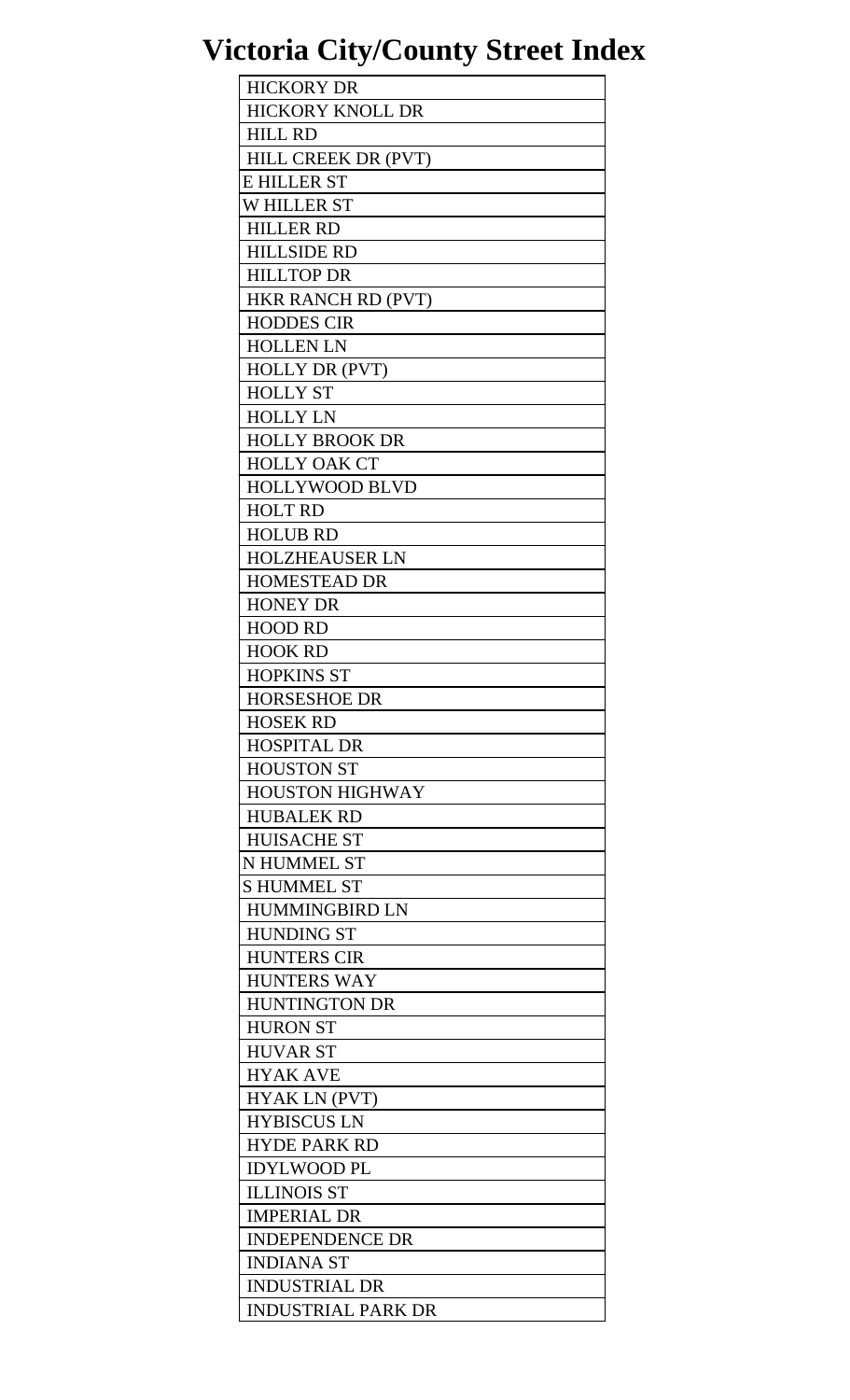| W INDUSTRY WAY               |
|------------------------------|
| <b>E INDUSTRY WAY</b>        |
| <b>INVERNESS DR</b>          |
| <b>INVITATIONAL DR</b>       |
| <b>IOLA ST</b>               |
| <b>IRALN</b>                 |
| <b>IRIS LN</b>               |
| <b>IRMA DR</b>               |
| <b>IRON GATE</b>             |
| <b>IRONWOOD RD (PVT)</b>     |
| <b>ISABEL IVY (PVT)</b>      |
|                              |
| <b>ISOLDA ST</b>             |
| <b>IVANHOE DR</b>            |
| <b>J-2 RANCH RD</b>          |
| <b>J-2 RANCH DR</b>          |
| <b>JACK RANCH RD</b>         |
| <b>JACKSON ST</b>            |
| <b>JACKSON RD</b>            |
| <b>JACOBS RD</b>             |
| <b>JADE DR</b>               |
| <b>JAMES ST</b>              |
| <b>JAMES LN (PVT)</b>        |
| <b>JAMES COLEMAN DR</b>      |
| <b>JANICE ST</b>             |
| <b>JARED RD</b>              |
| <b>JASON ST</b>              |
| <b>N JECKER ST</b>           |
| <b>JEFFERY ST</b>            |
| <b>JENTRY RD</b>             |
| <b>JESSICA DR</b>            |
| <b>JEWETT ST</b>             |
| <b>JIMS LN (PVT)</b>         |
| <b>JJ FISHBECK RD (PVT)</b>  |
| <b>JOCELYN CIR</b>           |
| <b>JOE BEAVER LN</b>         |
| <b>JOHN ST</b>               |
| <b>JOHN F LEE DR</b>         |
| N JOHN STOCKBAUER DR         |
| <b>S JOHN STOCKBAUER DR</b>  |
|                              |
| <b>JOHN WAYNE TRL</b>        |
| <b>JOHNSON RD</b>            |
| <b>JOHNSTON ST</b>           |
| <b>JONES RD (PVT)</b>        |
| <b>JOPLIN ST</b>             |
| <b>JOSEPHINE LN</b>          |
| <b>JOSHUA ST</b>             |
| <b>JOYCE LN</b>              |
| <b>JUAN ANTONIO RD (PVT)</b> |
| E JUAN LINN ST               |
| <b>W JUAN LINN ST</b>        |
| <b>JUGLAN DR</b>             |
| <b>JULIUS ST</b>             |
| <b>JUNIPER ST</b>            |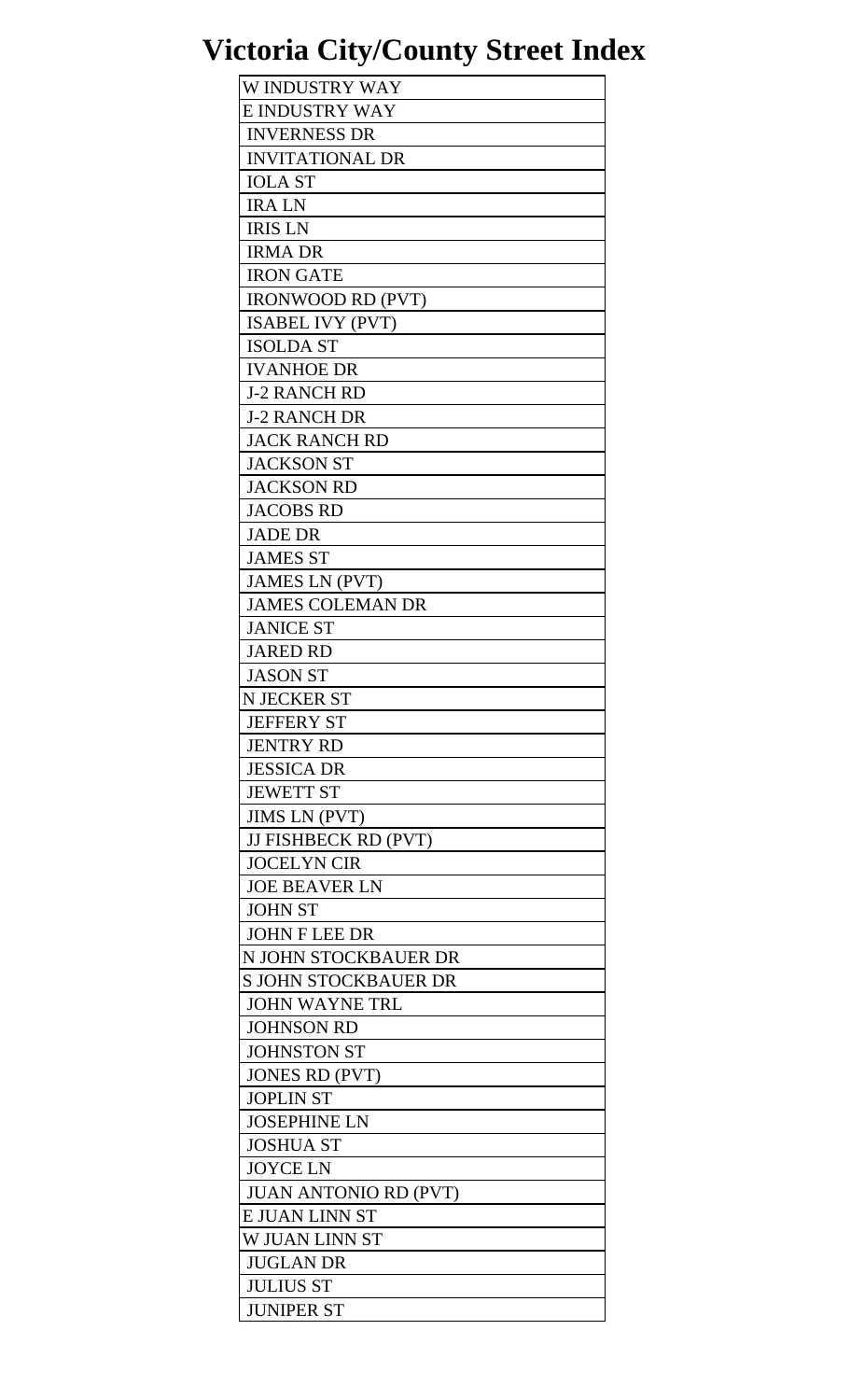| <b>JUREK RD (PVT)</b>    |
|--------------------------|
| <b>KAINER RD</b>         |
| <b>KARNES RD</b>         |
| <b>KATHY ST</b>          |
| <b>KATRIBE ST</b>        |
| <b>KAY DR</b>            |
| <b>KEEFE RD</b>          |
| <b>KEERAN RD</b>         |
| <b>KEITH ST (PVT)</b>    |
| <b>KELLY DR</b>          |
| <b>KELLY CRICK RD</b>    |
| <b>KEMBLE DR</b>         |
| <b>KEMPER RD</b>         |
| <b>KEMPER CITY RD</b>    |
| <b>KENILWORTH GLEN</b>   |
| <b>KENNETH DR</b>        |
|                          |
| <b>S KENSINGTON AVE</b>  |
| N KENSINGTON AVE         |
| <b>KENSINGTON DR</b>     |
| <b>KENT</b>              |
| <b>KENT ST</b>           |
| <b>KERH BLVD</b>         |
| <b>KERN DR</b>           |
| <b>KEY RD</b>            |
| <b>KILT ST</b>           |
| KIM ST (PVT)             |
| <b>KIMBER LN (PVT)</b>   |
| <b>KING DR</b>           |
| <b>KING RD</b>           |
| <b>W KING RD</b>         |
| <b>E KING RD</b>         |
| <b>KING ARTHUR</b>       |
| <b>KINGSWAY</b>          |
| <b>KINGWOOD DR</b>       |
| KINGWOOD FOREST DR       |
| <b>KINNEY DR</b>         |
| <b>KIPLING ST</b>        |
| <b>KIRKWALL ST</b>       |
| <b>KISIAH LN (PVT)</b>   |
| <b>KLIEM DR</b>          |
| <b>KLIMITCHEK RD</b>     |
| <b>KNEZEK LN (PVT)</b>   |
| <b>KNOWLAND AVE</b>      |
| <b>KOBITZ RD</b>         |
| <b>KOHUTEK RD</b>        |
| <b>KOLLE ST</b>          |
| <b>KOLLE RD</b>          |
| <b>KOLODZEY RD</b>       |
| <b>KOONTZ ST</b>         |
| <b>KOUTNEY RD</b>        |
| <b>KRAMER</b>            |
| <b>KRAUSE ST</b>         |
| <b>KRAWIETZ RD (PVT)</b> |
|                          |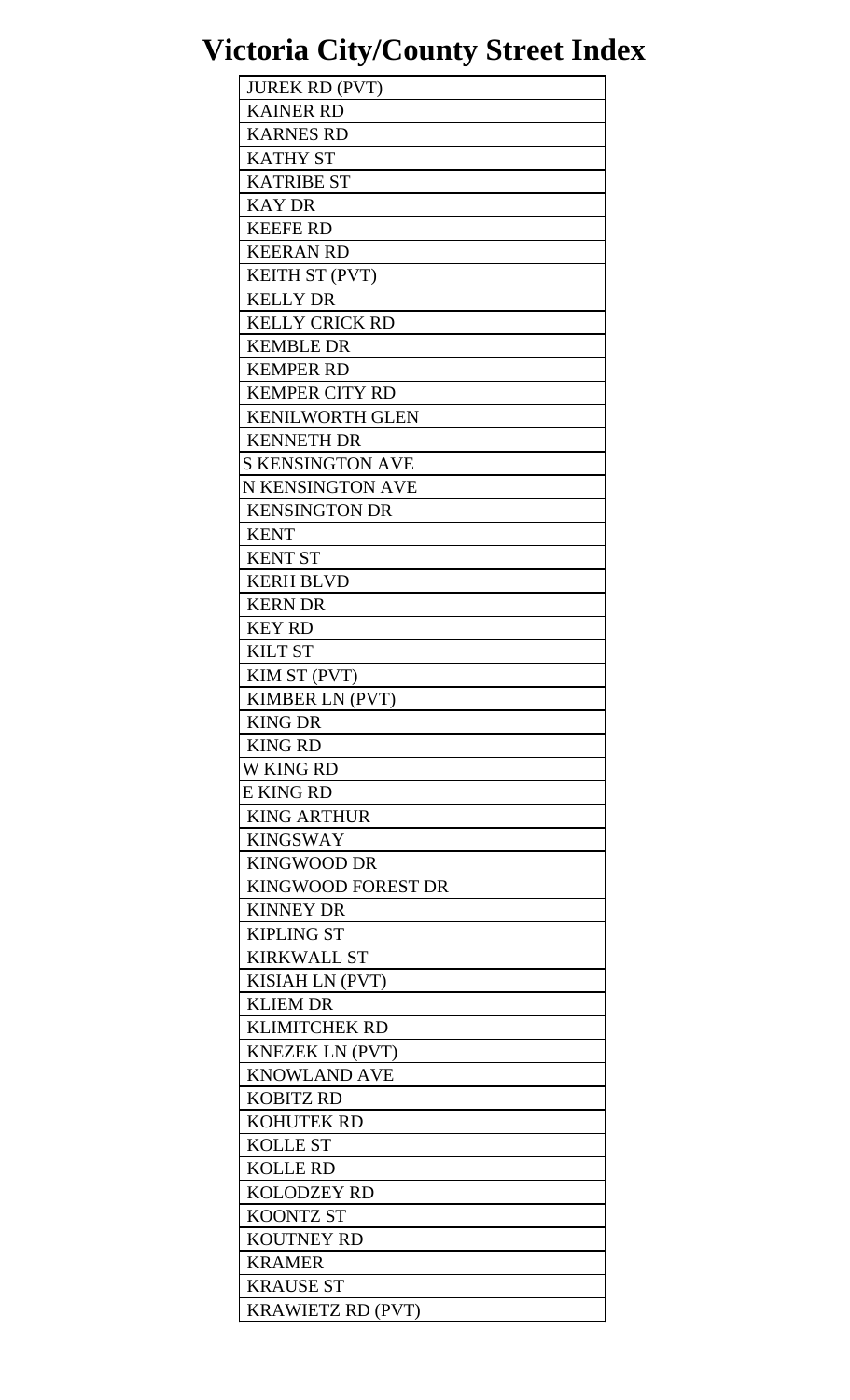| <b>KREEKVIEW DR</b>     |
|-------------------------|
| <b>KUCERA LN (PVT)</b>  |
| <b>LA LUZ DR</b>        |
| <b>LA VALLIERE ST</b>   |
| <b>LAGUNA DR</b>        |
| LAKE DR (PVT)           |
| <b>LAKE FOREST DR</b>   |
| <b>LAKE PLACEDO RD</b>  |
| <b>LAKESIDE RD</b>      |
| LALA LN (PVT)           |
| <b>LALA ST</b>          |
|                         |
| <b>LAMAR DR</b>         |
| <b>LAMORAK</b>          |
| <b>LANCASTER</b>        |
| <b>LANCE LN</b>         |
| <b>LANCELOT</b>         |
| <b>LANDER RD</b>        |
| <b>LANSDOWN</b>         |
| <b>LANTANA AVE</b>      |
| <b>LARAMIE DR</b>       |
| <b>LARGO CT</b>         |
| <b>LARIAT LN</b>        |
| <b>LARIMORE</b>         |
| <b>LARK LN</b>          |
| <b>LARKSPUR ST</b>      |
| <b>LASALLE RD</b>       |
| LaSALLE CROSSING XNG    |
| <b>LASSMAN LN (PVT)</b> |
| <b>LASTRO ST</b>        |
| <b>S LAUREL ST</b>      |
| <b>N LAUREL ST</b>      |
| <b>LAUREL LN</b>        |
| <b>LAUREL AVE</b>       |
| <b>S LAURENT ST</b>     |
| <b>N LAURENT ST</b>     |
| LAVACA ST (PVT)         |
| <b>LAWNDALE AVE</b>     |
|                         |
| LAZY LN (PVT)           |
| LEANING OAK RD (PVT)    |
| <b>LEARY LN</b>         |
| <b>LEE ST</b>           |
| <b>LEE MARSHALL DR</b>  |
| LEEPER LN (PVT)         |
| <b>LEGEND DR</b>        |
| <b>LEISURE LN</b>       |
| <b>LEITA RD</b>         |
| <b>LENORA DR</b>        |
| N LEONARD ST            |
| <b>S LEONARD ST</b>     |
| LEVEE RD (PVT)          |
| <b>LEVI ST</b>          |
| <b>LEVI RD</b>          |
| LEVI SLOAN RD           |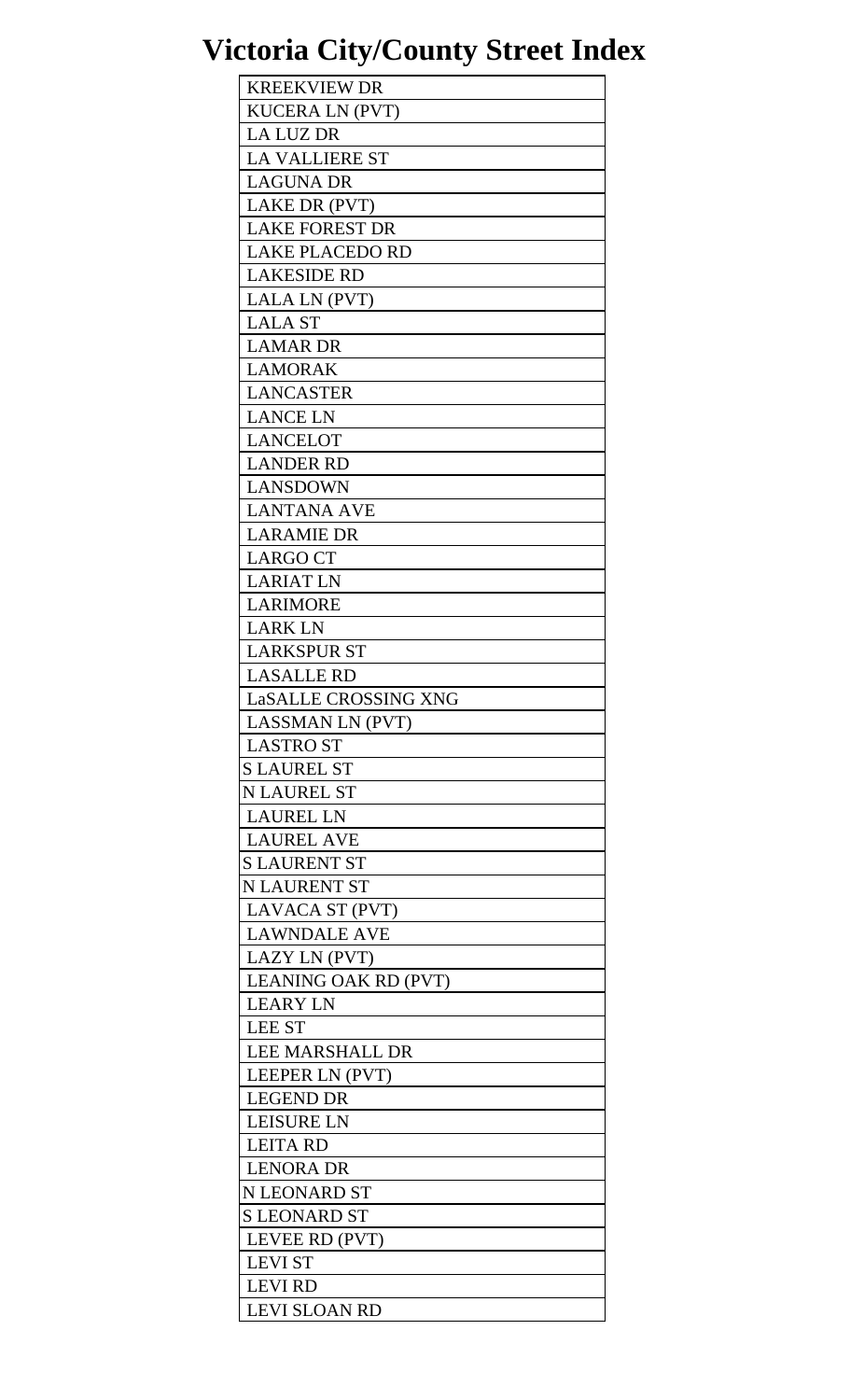| <b>LEVIS RD</b>                |
|--------------------------------|
| <b>LEXIE LN</b>                |
| <b>LEXINGTON LN</b>            |
| <b>S LIBERTY ST</b>            |
| <b>N LIBERTY ST</b>            |
| <b>LILAC LN</b>                |
| <b>LILLIAN ST</b>              |
| <b>LINAM LN</b>                |
| <b>LINCOLN AVE</b>             |
| <b>LINDA DR</b>                |
| LINGO LN                       |
| <b>LINWOOD DR</b>              |
| <b>LIVE OAK LN</b>             |
|                                |
| <b>LIVE OAK DR</b>             |
| <b>LOCUST AVE</b>              |
| <b>LOMA VISTA AVE</b>          |
| <b>LONDONDERRY DR</b>          |
| <b>LONE STAR RD</b>            |
| <b>LONE TREE RD</b>            |
| <b>LONGFELLOW LN</b>           |
| <b>LONGVIEW DR</b>             |
| <b>LOOKOUT LN</b>              |
| <b>LOUIS ST</b>                |
| <b>LOUISIANA AVE</b>           |
| <b>LOVA DR</b>                 |
| <b>LOVE RD</b>                 |
| <b>LOVE ST</b>                 |
| <b>LOWER MISSION VALLEY RD</b> |
| <b>LOWERY RD (PVT)</b>         |
| LUCERO                         |
| <b>LUKE CT</b>                 |
| <b>LYNMORE DR</b>              |
| <b>MAC ARTHUR ST</b>           |
| <b>MACON CREEK</b>             |
| <b>MADERA ST</b>               |
| <b>MADRONE LN (PVT)</b>        |
| <b>MAGDALENA DR</b>            |
| <b>MAGNOLIA AVE</b>            |
| E MAGRUDER DR                  |
| W MAGRUDER DR                  |
| <b>MAGUEY RD</b>               |
| <b>MAHON ST</b>                |
| <b>N MAIN ST</b>               |
| <b>MAIN ST</b>                 |
|                                |
| S MAIN ST                      |
| <b>MAJESTIC LN</b>             |
| <b>MALIK RD</b>                |
| <b>MALLARD RD</b>              |
| <b>MALLARD DRIVEWAY</b>        |
| <b>MALLETTE DR</b>             |
| <b>MANASSAS LOOP</b>           |
|                                |
| <b>MANDARIN DR</b>             |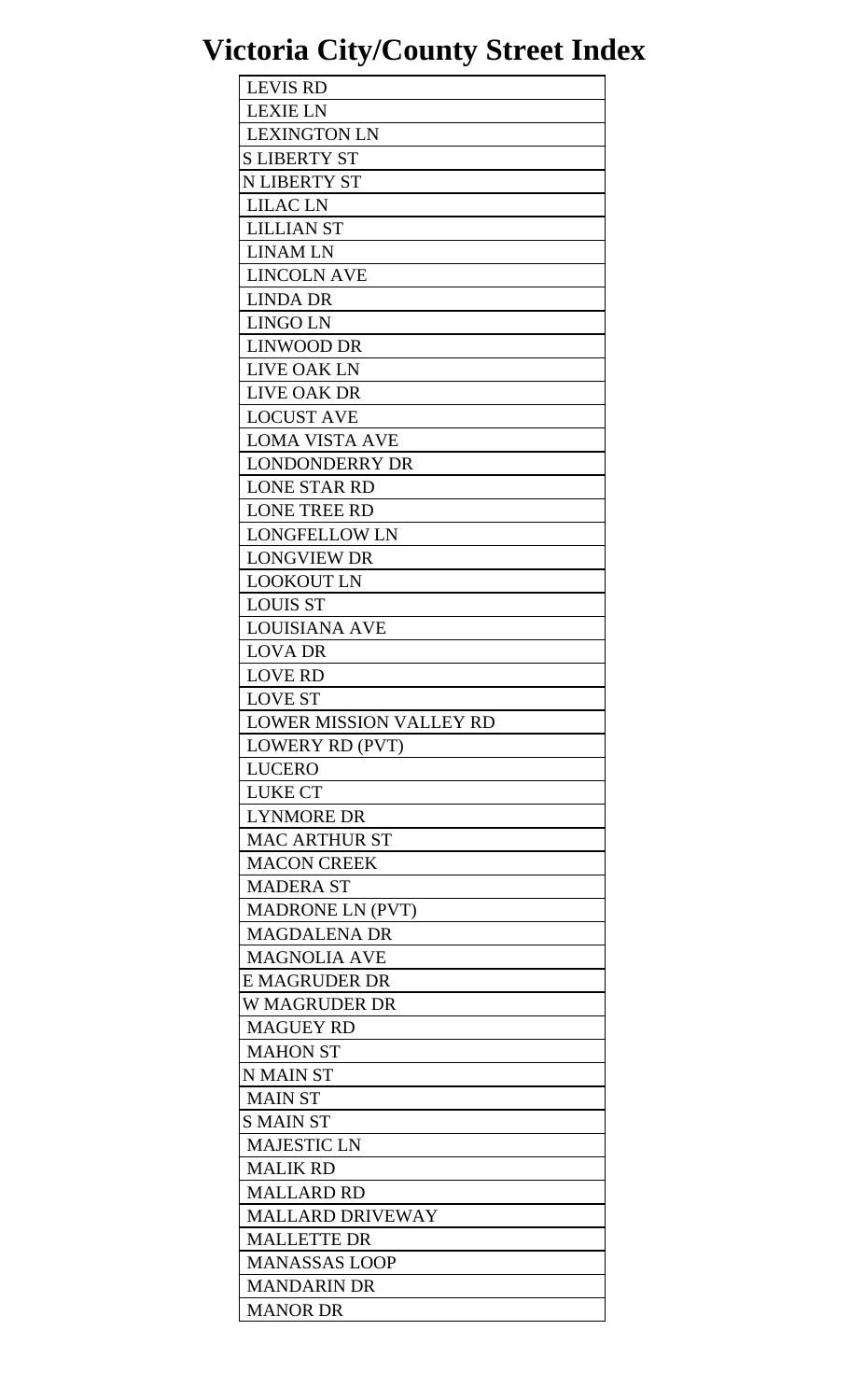| N MANTZ ST                  |
|-----------------------------|
| <b>S MANTZ ST</b>           |
| <b>MAPLEWOOD DR</b>         |
| <b>MARGARET AVE</b>         |
| <b>MARIGOLD ST</b>          |
| <b>MARILYN DR</b>           |
| <b>MARIMBA CT</b>           |
| <b>MARINER DR</b>           |
| <b>MARKET ST</b>            |
| <b>MARLIN RD (PVT)</b>      |
| <b>MARRAGGIA RD</b>         |
|                             |
| <b>MARSHALL ST</b>          |
| <b>MARSHALL AVE</b>         |
| <b>MARVELLE ST</b>          |
| <b>MASCORRO RD (PVT)</b>    |
| <b>MASON CIR</b>            |
| <b>MASSENA RD</b>           |
| <b>MASSOUH ST</b>           |
| <b>MASTERS DR</b>           |
| <b>MASTERS CT</b>           |
| <b>MATCHETT DR</b>          |
| <b>MATCHETT RD</b>          |
| <b>MATTHEWS RD</b>          |
| <b>MAYFAIR DR</b>           |
| <b>MC CRIGHT DR</b>         |
| MC DOW ST                   |
| MC LANE LN                  |
| <b>MCADAMS LN (PVT)</b>     |
| <b>MCCANN RD (PVT)</b>      |
| MCCLANAHAN RD (PVT)         |
| MCCONNELL BLVD (PVT)        |
| <b>MCCORMICK DR</b>         |
| <b>MCCOY RD</b>             |
| <b>MCFADDIN</b>             |
| <b>MCFADDIN ST</b>          |
| <b>MCFADDIN RD</b>          |
|                             |
| <b>MCFADDIN RAIL RD</b>     |
| E MCFADDIN RAIL RD          |
| <b>MCQUEENS LN (PVT)</b>    |
| <b>MEAD RD</b>              |
| <b>MEADOW VIEW (PVT)</b>    |
| <b>MEADOWLANE ST</b>        |
| <b>MEADOWLANE DR</b>        |
| <b>MEADOWLARK ST</b>        |
| <b>MEDICAL DR</b>           |
| <b>MEJIA RD</b>             |
| <b>MELROSE AVE</b>          |
| <b>MEMORIAL DR</b>          |
| <b>MENKE RD</b>             |
| <b>MERCURY DR</b>           |
| <b>MERCY RIVER RD (PVT)</b> |
| <b>MERLIN</b>               |
| <b>MESQUITE LN</b>          |
|                             |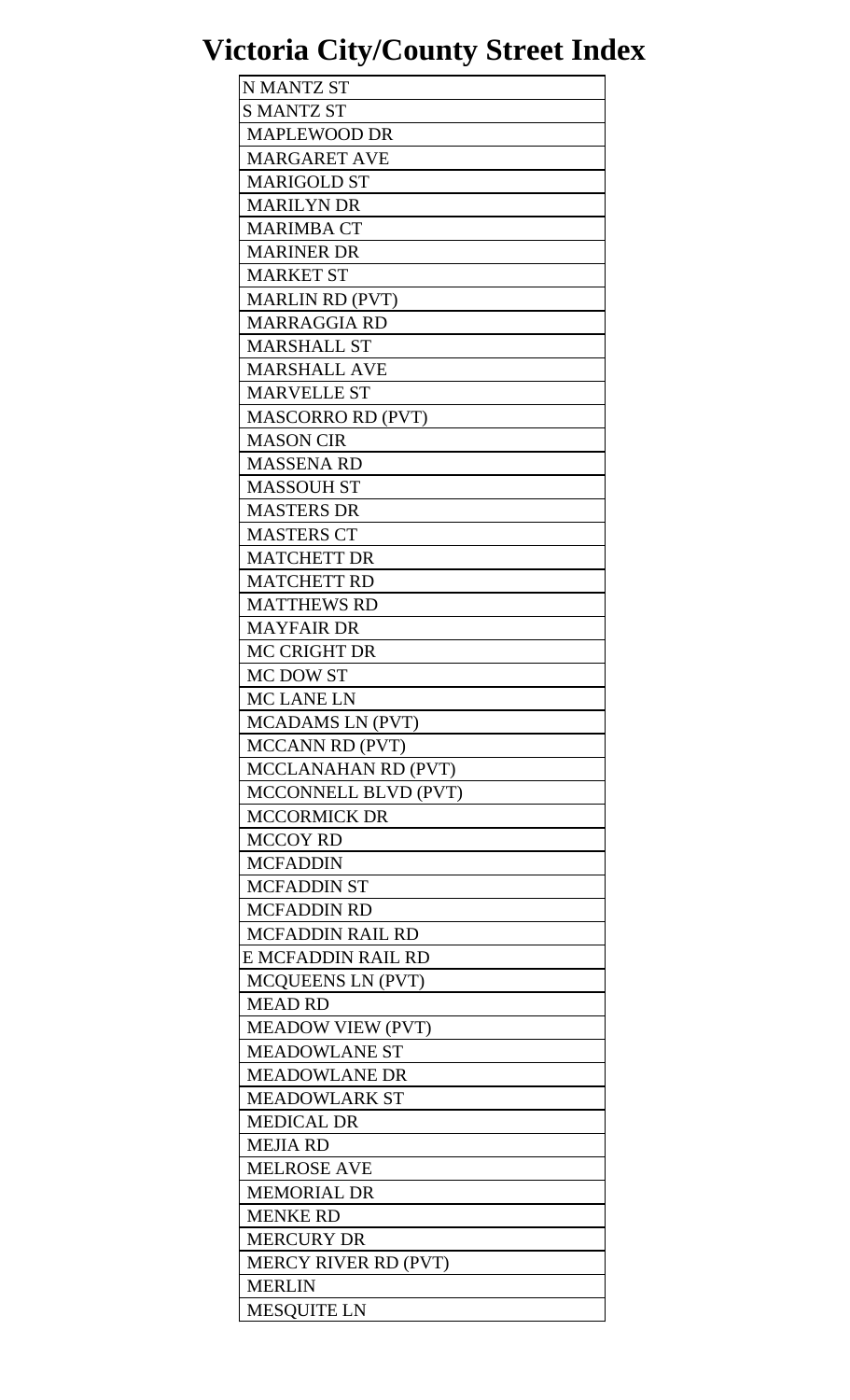| N MESQUITE DR                  |
|--------------------------------|
| <b>S MESQUITE DR</b>           |
| <b>MEXICO RD</b>               |
| <b>MEYER ST</b>                |
| <b>MICHAEL ST</b>              |
| <b>MICHIGAN ST</b>             |
| <b>MIDDLEPARK RD</b>           |
| <b>MIDWAY RD</b>               |
| <b>MILAM DR</b>                |
| <b>MILANN ST</b>               |
| <b>MILL LN</b>                 |
| <b>MILLER RD</b>               |
| <b>MILTON ST</b>               |
| <b>MIMOSA AVE</b>              |
| <b>MINATRE RD</b>              |
| <b>MIORI LN</b>                |
| <b>MISSION DR</b>              |
| <b>MISSION BELL RD</b>         |
| <b>MISSION HEIGHTS DR</b>      |
| <b>MISSION OAKS DR</b>         |
| <b>MISSION VALLEY ACRES RD</b> |
| <b>MISSY LN</b>                |
| <b>MISTLETOE AVE</b>           |
| <b>MITCHELL AVE</b>            |
| W MOCKINGBIRD LN               |
| E MOCKINGBIRD LN               |
| <b>MOCKINGBIRD CIR</b>         |
| <b>MODRED</b>                  |
| <b>MOLLER RD</b>               |
| <b>MONTALCINO CT</b>           |
| <b>MONTE VISTA ST</b>          |
| <b>MONTEGO CT</b>              |
| <b>MONTERREY DR</b>            |
| <b>MONTEZUMA DR</b>            |
| N MOODY ST                     |
| <b>S MOODY ST</b>              |
| <b>SW MOODY ST</b>             |
| <b>MORALES ST</b>              |
| <b>MORGAN DR</b>               |
| <b>MORITZ LN</b>               |
| <b>MORITZ RD</b>               |
| <b>MORNING GLORY DR</b>        |
| <b>MORNINGSIDE ST</b>          |
| <b>MORRIS AVE</b>              |
| <b>MORRIS TOWN RD</b>          |
| <b>MORROW ST (PVT)</b>         |
| <b>MOSSY OAKS LN</b>           |
| <b>MUELLER</b>                 |
| <b>MULBERRY ST</b>             |
| <b>MUMPHORD ST</b>             |
| <b>MURPHY RD</b>               |
| <b>W MURRAY ST</b>             |
| <b>E MURRAY ST</b>             |
|                                |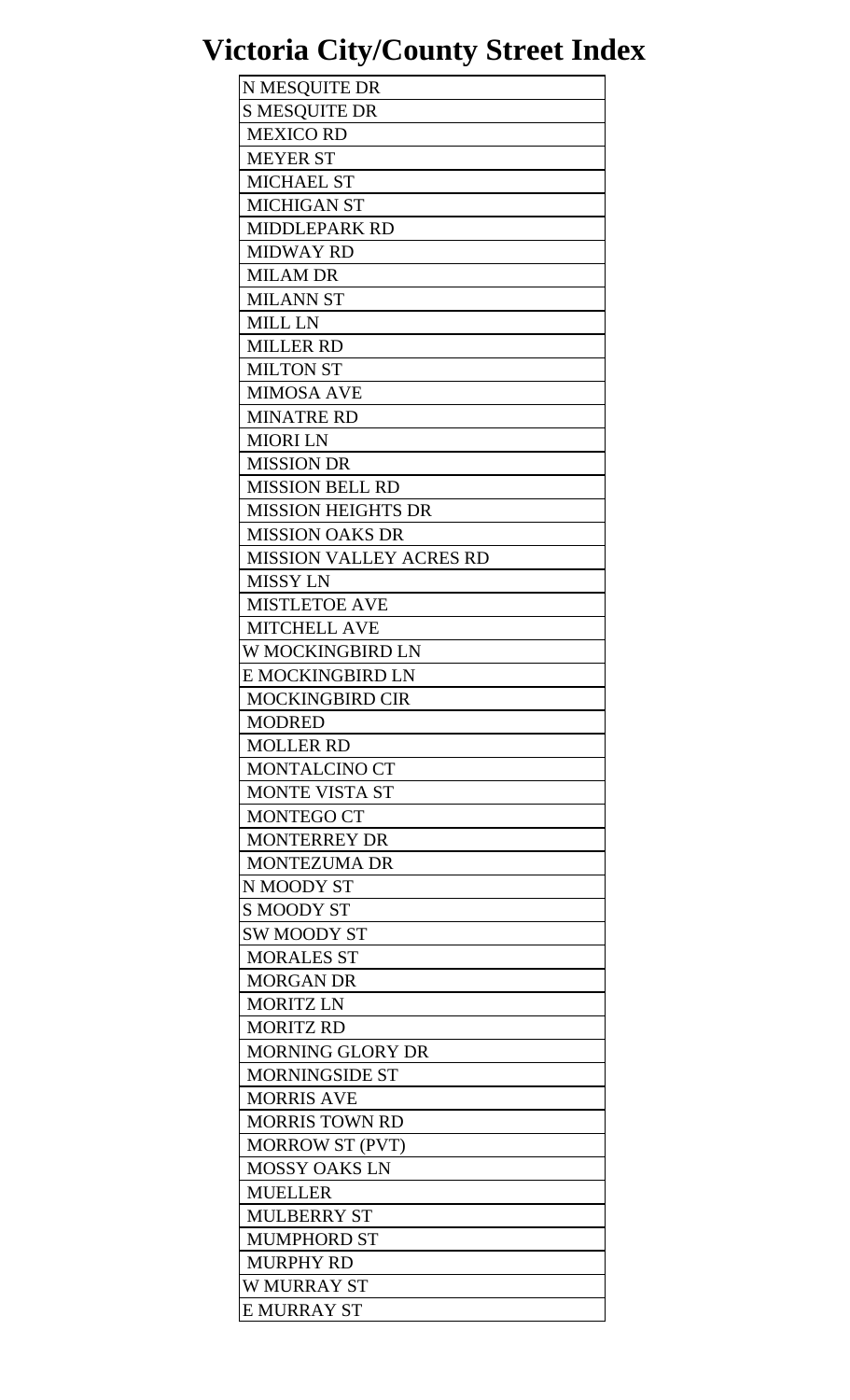| <b>MUSKET DR</b>        |
|-------------------------|
| <b>NAGEL RD</b>         |
| <b>NANTUCKET AVE</b>    |
| <b>NAVAJO DR</b>        |
| <b>N NAVARRO ST</b>     |
| <b>S NAVARRO ST</b>     |
| <b>NAVIDAD ST</b>       |
| <b>NEAL ST</b>          |
| <b>NEIL FOX DR</b>      |
| <b>NELSON LN (PVT)</b>  |
| <b>NELSON AVE</b>       |
| <b>NESLONY LN (PVT)</b> |
| <b>NEU RD</b>           |
| <b>NEWCASTLE ST</b>     |
| <b>NEWHAVEN ST</b>      |
| <b>NEWPORT DR</b>       |
|                         |
| <b>NICKEL RD</b>        |
| NIGHTINGALE ST          |
| <b>NIMITZ ST</b>        |
| <b>NOLL RD</b>          |
| <b>NORTH ST</b>         |
| <b>E NORTH ST</b>       |
| <b>W NORTH ST</b>       |
| <b>NORTH CROSS DR</b>   |
| <b>NORTH STAR DR</b>    |
| <b>NORTHAMPTON CIR</b>  |
| NORTHFORK RD            |
| <b>NORTHGATE RD</b>     |
| <b>NORTHPARK DR</b>     |
| NORTHRIDGE DR (PVT)     |
| <b>NORTHSHIRE (PVT)</b> |
| <b>NORTHSIDE RD</b>     |
| <b>NORWICH GLEN</b>     |
| NOTTINGHAM DR           |
| <b>NOVA AVE</b>         |
| <b>W NUECES ST</b>      |
| <b>E NUECES ST</b>      |
| <b>N NUECES AVE</b>     |
| <b>S NUECES AVE</b>     |
| N NURSERY DR            |
| <b>NURSERY DR</b>       |
| <b>NURSERY RD</b>       |
| <b>OAK ST</b>           |
| <b>OAK COLONY DR</b>    |
| <b>OAK RIDGE</b>        |
| <b>OAK VILLAGE LN</b>   |
| <b>OAKLAWN ST</b>       |
| <b>OAKMONT DR</b>       |
| <b>OAKSIDE</b>          |
| <b>OAKWAY</b>           |
| <b>OAKWOOD</b>          |
| <b>OCELOT DR</b>        |
| <b>ODEM ST</b>          |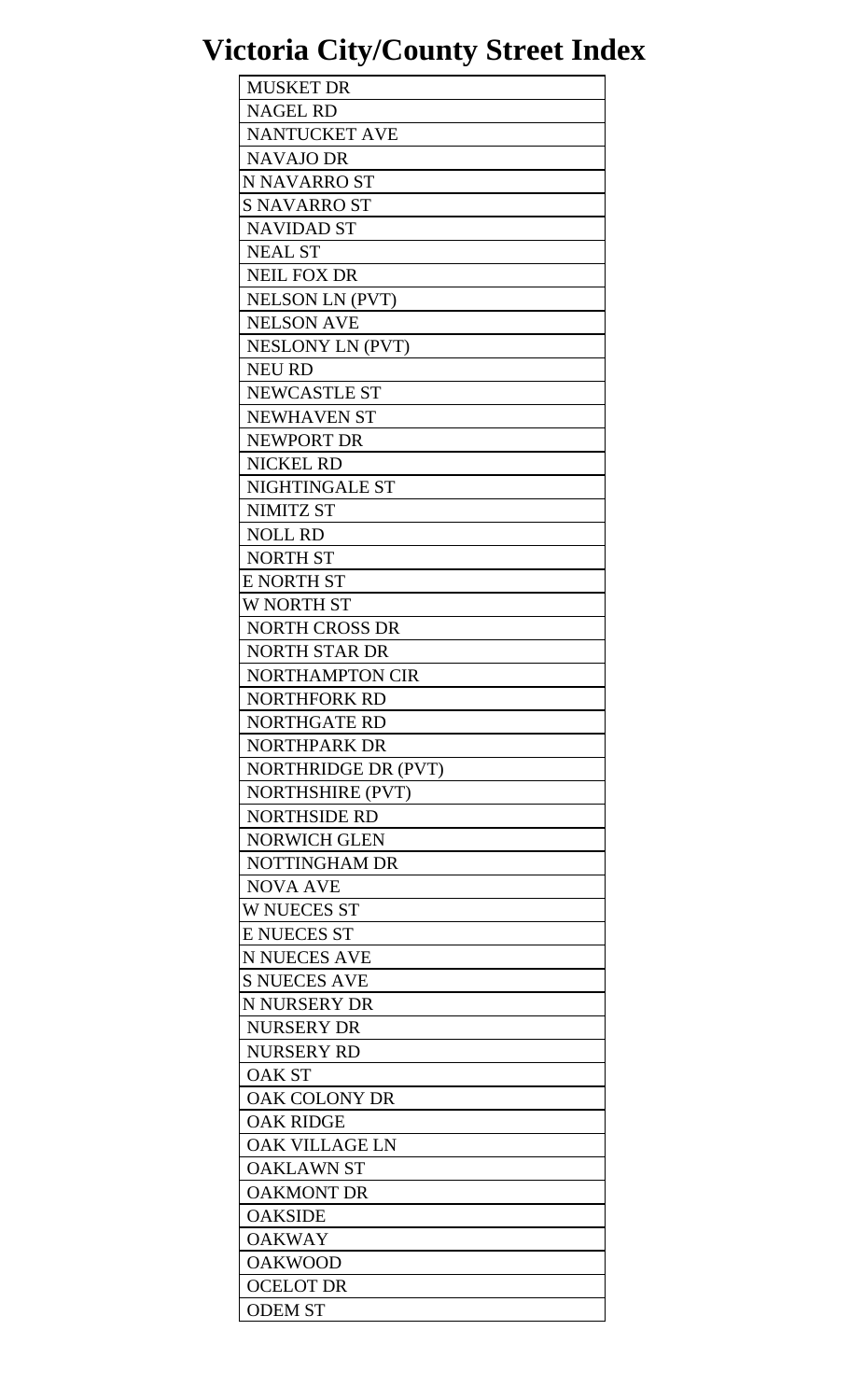| <b>OHRT RD</b>            |
|---------------------------|
| <b>OLD BLOOMINGTON RD</b> |
| <b>OLD GOLIAD RD</b>      |
| <b>OLD GREEN LAKE RD</b>  |
| OLD HIGHWAY RD            |
| <b>OLD PORT LAVACA RD</b> |
| <b>OLD REFUGIO RD</b>     |
| <b>OLD RIVER RD</b>       |
| <b>OLDACH RD</b>          |
| <b>OLEANDER DR</b>        |
| <b>OLIVER RD</b>          |
| <b>OLIVER ST</b>          |
| <b>ONDERDONK ST (PVT)</b> |
| <b>ONTARIO ST</b>         |
| <b>OPRAVIL RD</b>         |
| <b>ORANGEWOOD</b>         |
| <b>ORDINANCE AVE</b>      |
| <b>ORIOLE DR</b>          |
| <b>OSAGE RD</b>           |
| <b>OTILIA RD</b>          |
| <b>OTTO RD</b>            |
| <b>OWENS ST</b>           |
| <b>OWL RD</b>             |
| <b>OXFORD</b>             |
| <b>OZARK ST</b>           |
| PACO DR                   |
| PADRE LN                  |
| <b>PAISANO DR</b>         |
| <b>PALM DR</b>            |
| <b>PALMETTO DR</b>        |
| PALMWOOD DR               |
| <b>PALOMA</b>             |
| PALOMINO LN               |
| <b>PARADISE DR</b>        |
| PARADISE RANCH RD         |
| <b>S PARK AVE</b>         |
| N PARK AVE                |
| <b>PARK AVE</b>           |
| <b>PARKLN</b>             |
| <b>PARK ST</b>            |
| <b>PARK VIEW</b>          |
| <b>PARKSTONE DR</b>       |
| <b>PARSIFAL RD</b>        |
| PARSIFAL ST               |
| <b>PARSONS RD</b>         |
| <b>E PARTRIDGE RD</b>     |
| W PARTRIDGE RD            |
| <b>PASADENA DR</b>        |
| PATRICIA LN               |
| PATTERSON LN              |
| <b>PATTERSON DR</b>       |
| <b>PEACH ST</b>           |
| E PEACH TREE ST           |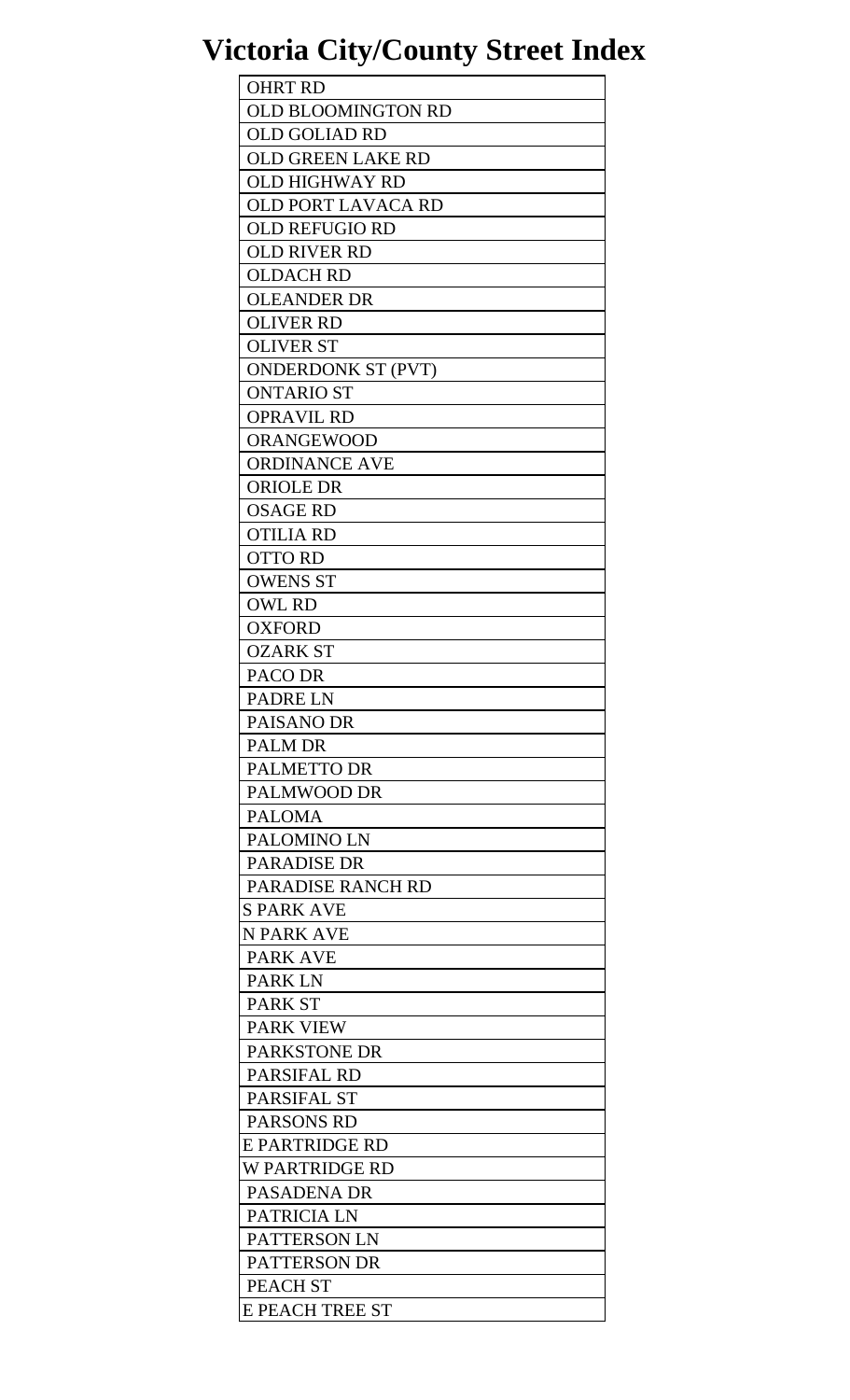| <b>W PEACH TREE ST</b> |
|------------------------|
| <b>PEAR ST</b>         |
| <b>PEARL ST</b>        |
| <b>PEBBLE DR</b>       |
| <b>PEBBLE BROOK</b>    |
| PECAN DR               |
| PECAN ST               |
| PECAN BEND (PVT)       |
| PECOS DR               |
| <b>PEMBROOK</b>        |
| PENN AVE               |
|                        |
| PENNSYLVANIA AVE       |
| PERIMETER RD           |
| PERTH RD               |
| PHEASANT DR            |
| PHILLIPS RD            |
| PICKERING RD           |
| PIN OAK CT             |
| <b>PINE ST</b>         |
| <b>PINEOAK</b>         |
| PINTAIL DR             |
| PIPER ST               |
| PITTMAN DR             |
| <b>PLAINVIEW ST</b>    |
| PLANTATION RD          |
| <b>PLANTERS DR</b>     |
| PLEASANT GREEN DR      |
| <b>PLOVER ST</b>       |
| <b>PLUM ST</b>         |
| W POINT ST             |
| <b>POLK AVE</b>        |
| POLLY ST               |
| <b>POPLAR AVE</b>      |
| PORT ST                |
|                        |
| PORT LAVACA DR         |
| PORTSMOUTH CIR         |
| POST OAK DR            |
| POST OAK WAY           |
| POST OAK TRL           |
| POST OAK XNG           |
| <b>POST OAK CIR</b>    |
| POST OAK RN            |
| POST OAK BEND          |
| POST OAK CT            |
| <b>POST OAK GLEN</b>   |
| <b>POST OAK BLVD</b>   |
| <b>POST OAK AVE</b>    |
| POST OAK PL            |
| <b>E POWER AVE</b>     |
| <b>W POWER AVE</b>     |
| <b>POZZI RD</b>        |
| <b>PRAIRIE VIEW RD</b> |
| <b>S PRESTON ST</b>    |
|                        |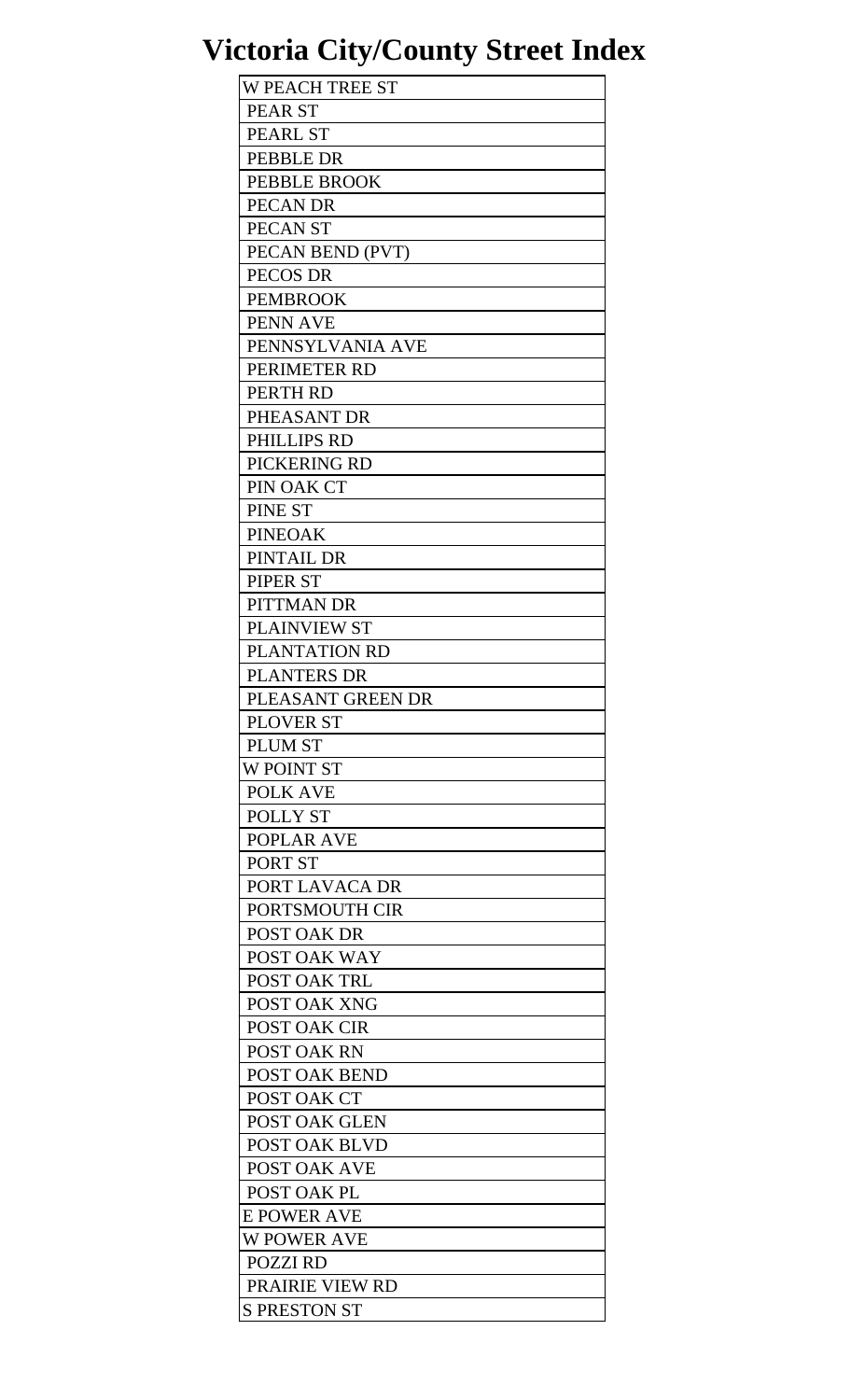| N PRESTON ST               |
|----------------------------|
| PRICE RD                   |
| <b>S PRICE RD</b>          |
| PRICE ST                   |
| PRIMROSE ST                |
| PRINCE ST                  |
| PROCTOR ST                 |
| PROFESSIONAL PARK DR       |
| <b>PROFIT DR</b>           |
| <b>PROGRESS DR</b>         |
| PROVIDENCE CT              |
|                            |
| PROVINCETOWN LN            |
| PURA VIDA RD (PVT)         |
| <b>PUTNEY ST</b>           |
| <b>QUAIL CREEK DR</b>      |
| <b>OUEENSWAY</b>           |
| <b>OUEENSWOOD TRL</b>      |
| <b>RAAB RD</b>             |
| <b>RAAB AVE</b>            |
| <b>RABBIT RUN RD</b>       |
| <b>RAE ST</b>              |
| <b>RAGSDALE RD</b>         |
| <b>N RAIL ST</b>           |
| <b>S RAIL ST</b>           |
| <b>RAILROAD ST</b>         |
| <b>RAILWOOD DR</b>         |
| <b>RAISIN RD</b>           |
| <b>RALSTON ST</b>          |
| <b>RAMONALN</b>            |
| <b>RAMOS RD</b>            |
| <b>RATTAN DR</b>           |
| <b>RAVEN RD</b>            |
|                            |
| <b>RAVEN</b>               |
| <b>REASER DR</b>           |
| <b>REBECCALN</b>           |
| <b>REBEL ST</b>            |
| <b>RED OAK CT</b>          |
| <b>E RED RIVER ST</b>      |
| <b>W RED RIVER ST</b>      |
| <b>REDBIRD CT</b>          |
| REDDING LN (PVT)           |
| <b>REDWOOD DR</b>          |
| REEVES RANCH RD (PVT)      |
| REEVES RANCH PARK RD (PVT) |
| <b>REFUGIO HWY</b>         |
| <b>REGENCY AVE</b>         |
| <b>REID DR</b>             |
| <b>REIMANN RD</b>          |
| <b>REINECKE RD</b>         |
| <b>REISSIG RD</b>          |
| <b>RENDON RD</b>           |
| <b>REOH RD (PVT)</b>       |
| <b>REPKA RD</b>            |
|                            |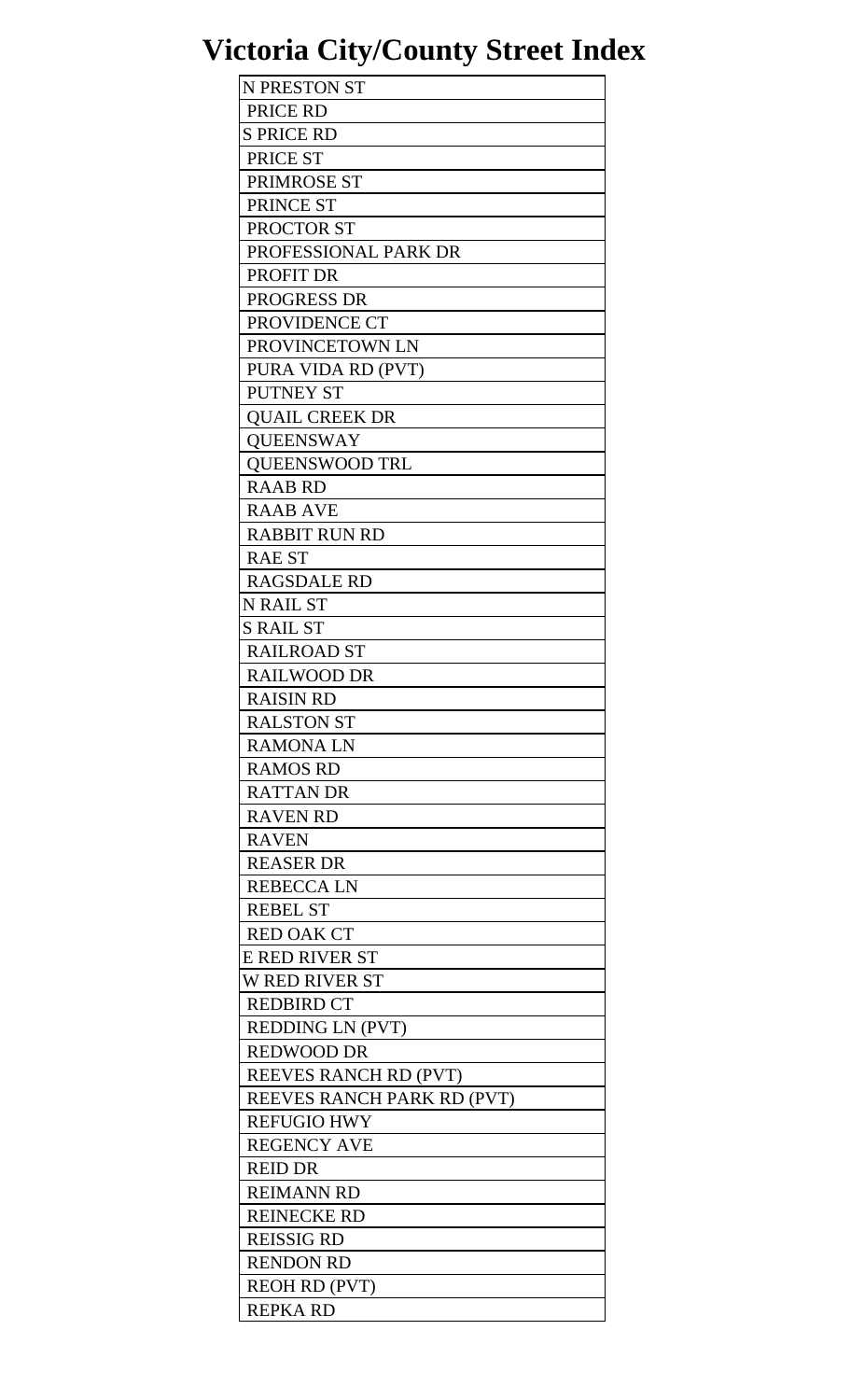| <b>RETAMA ST</b>          |
|---------------------------|
| <b>RETAMA CIR</b>         |
| <b>RHINEGOLD ST</b>       |
| <b>RHODES RD</b>          |
| <b>RIATA</b>              |
| <b>RICHMOND RD</b>        |
| <b>RICHTER RD</b>         |
| <b>RICO</b>               |
| <b>RIDGE DR</b>           |
|                           |
| <b>RIDGE VIEW</b>         |
| <b>RIDGEMONT ST (PVT)</b> |
| <b>RIDGEWOOD DR</b>       |
| E RIO GRANDE ST           |
| W RIO GRANDE ST           |
| <b>S RIO GRANDE AVE</b>   |
| N RIO GRANDE AVE          |
| <b>RIO VISTA DR</b>       |
| <b>RIPPLE RD</b>          |
| <b>E RIVER ST</b>         |
| <b>RIVER RD</b>           |
| <b>W RIVER ST</b>         |
| RIVER RANCH RD (PVT)      |
| <b>RIVERWOOD DR</b>       |
| <b>ROANOKE DR</b>         |
| <b>ROBERT E LEE</b>       |
| <b>ROBIN LN</b>           |
| <b>ROBLES ST</b>          |
| <b>ROCHELLE</b>           |
| <b>ROCK DR</b>            |
| <b>ROCKWOOD DR</b>        |
| <b>ROCKY RD (PVT)</b>     |
| ROCKY CREEK DR (PVT)      |
| <b>RODEO RD</b>           |
| <b>RODGERS ST</b>         |
| <b>RODRIGUEZ RD</b>       |
|                           |
| <b>ROELL LN</b>           |
| <b>ROGERS RD</b>          |
| <b>ROSE WAY (PVT)</b>     |
| <b>ROSE DR</b>            |
| <b>ROSEBUD AVE</b>        |
| <b>ROSELAND AVE</b>       |
| <b>ROSEMARY DR</b>        |
| <b>ROSEWOOD DR</b>        |
| <b>ROTARY RD</b>          |
| <b>ROUND HOLE RD</b>      |
| <b>ROYAL DR</b>           |
| <b>ROYAL OAK DR</b>       |
| <b>RUBIN LN (PVT)</b>     |
| <b>RUBY ST</b>            |
| <b>RUIDOSO DR</b>         |
| <b>RUPLEY LAKE RD</b>     |
| RUPPE RD (PVT)            |
| <b>RUSSELL RD</b>         |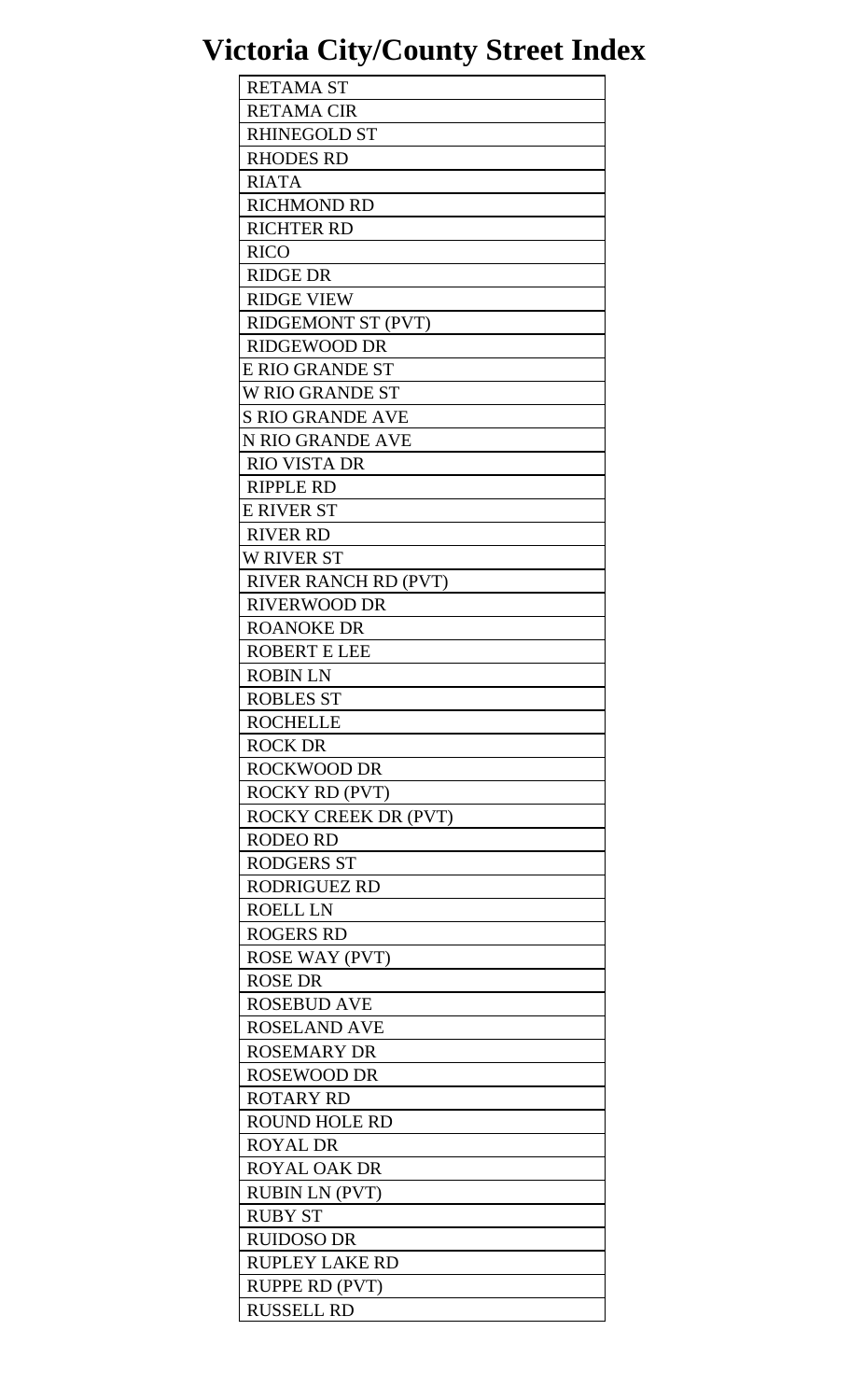| <b>RYAN RD</b>              |
|-----------------------------|
| RYE ST (PVT)                |
| <b>W SABINE ST</b>          |
| <b>E SABINE ST</b>          |
| <b>SADDLEBROOK DR</b>       |
| <b>SAGEMONT AVE</b>         |
| <b>SAL RD</b>               |
| <b>SALEM RD</b>             |
| <b>SALISBURY LN</b>         |
| <b>SALTGRASS LN (PVT)</b>   |
| <b>SALZIGER ST</b>          |
| <b>SAM HOUSTON DR</b>       |
| E SAN ANTONIO ST            |
|                             |
| W SAN ANTONIO ST            |
| N SAN ANTONIO AVE           |
| <b>S SAN ANTONIO AVE</b>    |
| <b>SAN ANTONIO RIVER RD</b> |
| <b>SAN JACINTO AVE</b>      |
| <b>SAN POLO CT</b>          |
| <b>SANCHEZ RD (PVT)</b>     |
| <b>SANDPIPER DR</b>         |
| <b>SANDRA ST</b>            |
| <b>SANDRA LN</b>            |
| <b>SANDSTONE CT</b>         |
| <b>SANTA BARBARA ST</b>     |
| <b>SANTA FE DR</b>          |
| E SANTA ROSA ST             |
| W SANTA ROSA ST             |
| <b>SAVANNAH DR</b>          |
| <b>SCARBOROUGH DR</b>       |
| <b>SCHAAR RD</b>            |
| <b>SCHAEFER RD</b>          |
| <b>SCHELL RD</b>            |
| <b>SCHLEBACH RD</b>         |
| <b>SCHMIDT RD</b>           |
| <b>SCHMIDT DR (PVT)</b>     |
| <b>SCHUBERT RD</b>          |
| <b>SCHUYLER ST (PVT)</b>    |
| <b>SCOTT ST</b>             |
| <b>SEABISCUIT DR</b>        |
| <b>SEAGULL DR</b>           |
| <b>E SECOND ST</b>          |
| W SECOND ST                 |
|                             |
| <b>SECRETARIAT DR</b>       |
| <b>SEGUIN AVE</b>           |
| SEIBERT LN (PVT)            |
| <b>SENDERA LOOP</b>         |
| <b>SENECIO ST</b>           |
| <b>SENTRY RD</b>            |
| <b>SEQUOIA DR</b>           |
| <b>SERENE DR</b>            |
| <b>SERTUCHE RD</b>          |
| W SEVENTH ST                |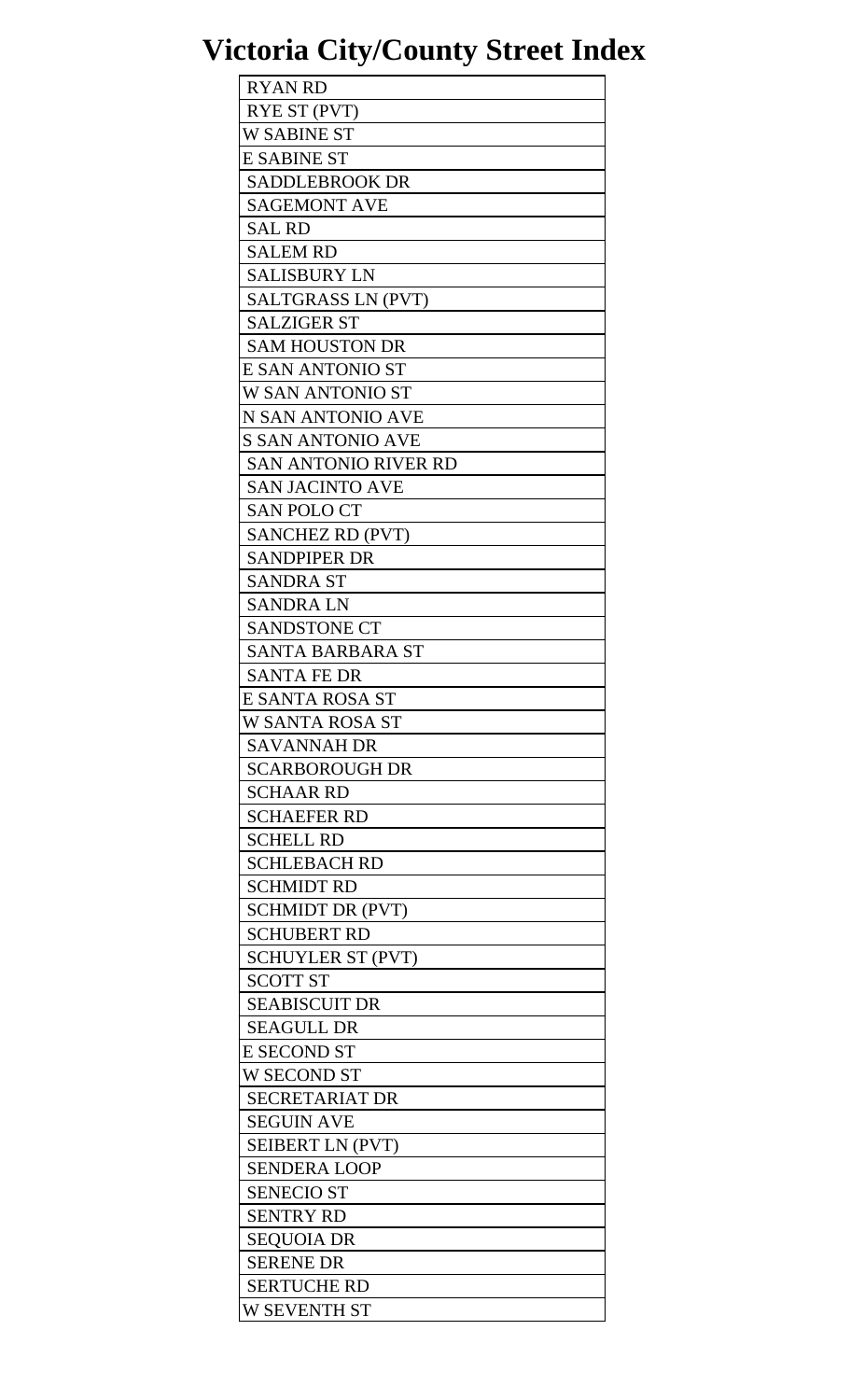| <b>E SEVENTH ST</b>          |
|------------------------------|
| <b>SHADE LN</b>              |
| <b>SHADOW LN</b>             |
| <b>SHADY HOLLOW RD (PVT)</b> |
| <b>SHANNON DR</b>            |
| <b>SHANNON VALLEY DR</b>     |
| <b>SHARON ANN (PVT)</b>      |
| <b>SHATTUCK LN (PVT)</b>     |
| <b>SHERWOOD DR</b>           |
| <b>SHERLY ST</b>             |
|                              |
| SHERYL DR (PVT)              |
| <b>SHEWARD RD</b>            |
| <b>SHILLER RD</b>            |
| <b>SHILOH DR</b>             |
| <b>SHIN OAK RD (PVT)</b>     |
| SIDNEYVILLE LN (PVT)         |
| <b>SIEGFRIED ST</b>          |
| <b>SIEGMUND ST</b>           |
| <b>SIERRA CT</b>             |
| <b>SILVERADO TRL</b>         |
| <b>SIMPSON RD</b>            |
| <b>SIROCCO DR</b>            |
| <b>E SIXTH ST</b>            |
| <b>SKY CT</b>                |
| <b>SKYLINE</b>               |
| <b>SKYTOP RD</b>             |
| SLIPPERY ELM RD (PVT)        |
| <b>SMITH ST</b>              |
| <b>SMITH RD</b>              |
|                              |
| <b>SMITH NO 2 RD</b>         |
| <b>SOLAR DR</b>              |
| SOMERSET PL (PVT)            |
| <b>SONOCO DR</b>             |
| <b>SOUTH ST</b>              |
| <b>E SOUTH ST</b>            |
| W SOUTH ST                   |
| SOUTHWOOD RD (PVT)           |
| <b>SPARKMAN RD</b>           |
| <b>SPARROW LN</b>            |
| <b>SPIEGELHAUER LN</b>       |
| <b>SPOKANE AVE</b>           |
| <b>SPRING ST</b>             |
| <b>SPRING CREEK DR</b>       |
| <b>SPRING RIDGE DR</b>       |
| <b>SPRINGWOOD</b>            |
| <b>SPRINGWOOD DR</b>         |
| <b>SPUR DR</b>               |
|                              |
| <b>SPUR 91</b>               |
| <b>STADIUM DR</b>            |
| STANFORD LN (PVT)            |
| <b>STANGE ST</b>             |
| <b>STANLY ST</b>             |
| <b>STAR SHIP AVE (PVT)</b>   |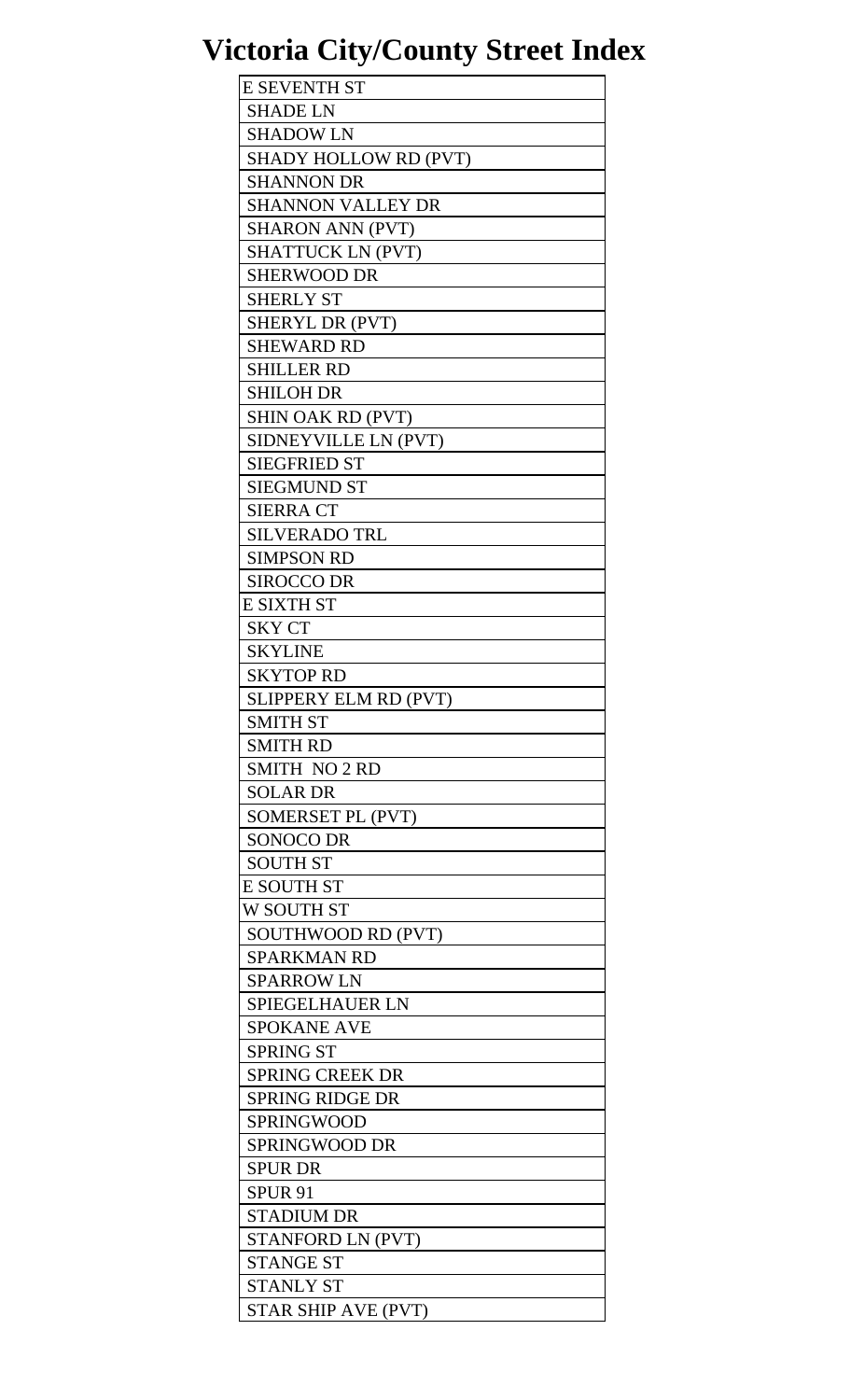| <b>STATE HIGHWAY 185</b> |  |
|--------------------------|--|
| W STAYTON AVE            |  |
| <b>E STAYTON AVE</b>     |  |
| <b>STEHLE RD</b>         |  |
| <b>STEPHENSON ST</b>     |  |
| <b>STERLING CT</b>       |  |
| <b>STEVENSON RD</b>      |  |
| <b>STEVIE ST</b>         |  |
| <b>STIRRUP RD</b>        |  |
| <b>STOCKADE DR</b>       |  |
| <b>STOLZ ST</b>          |  |
| <b>STONE DR</b>          |  |
|                          |  |
| STONE ST (PVT)           |  |
| <b>STONE GATE DR</b>     |  |
| <b>STONE MEADOW DR</b>   |  |
| <b>STONE OAK DR</b>      |  |
| <b>STONER RD</b>         |  |
| <b>STONEWOOD PL</b>      |  |
| STONEY LN (PVT)          |  |
| <b>STOREHOUSE DR</b>     |  |
| <b>STRATFORD ST</b>      |  |
| <b>STRNADEL LN (PVT)</b> |  |
| <b>STROBEL RD</b>        |  |
| <b>STUBBS SCHOOL RD</b>  |  |
| <b>SUMAC RD (PVT)</b>    |  |
| <b>SUMMER LN</b>         |  |
| <b>SUMMERS ST</b>        |  |
| <b>SUMMERWIND DR</b>     |  |
| <b>SUMMIT VIEW</b>       |  |
| <b>SUN CT</b>            |  |
| <b>SUN VALLEY DR</b>     |  |
| <b>SUNCREST LN (PVT)</b> |  |
| <b>SUNDANCE DR</b>       |  |
| <b>SUNRAY RD</b>         |  |
| <b>SUNRISE LN</b>        |  |
| <b>SUNRISE CT</b>        |  |
| <b>SUNSET DR</b>         |  |
| <b>SUPERIOR ST</b>       |  |
| <b>SUSIE ST</b>          |  |
| <b>SUSSEX DELL</b>       |  |
| <b>SUTTON MOTT RD</b>    |  |
| <b>SUZANNE LN</b>        |  |
| <b>SWAN DR</b>           |  |
| <b>SWANSON RD</b>        |  |
| <b>SWIFT CT</b>          |  |
| <b>SYCAMORE ST</b>       |  |
| <b>SYLVAN CIR</b>        |  |
| <b>SYLVIA ST</b>         |  |
| <b>TAGLIABUE RD</b>      |  |
| <b>TAMPA DR</b>          |  |
| <b>TAMPICO CT</b>        |  |
| <b>TANGLEWOOD DR</b>     |  |
| TAOS DR                  |  |
|                          |  |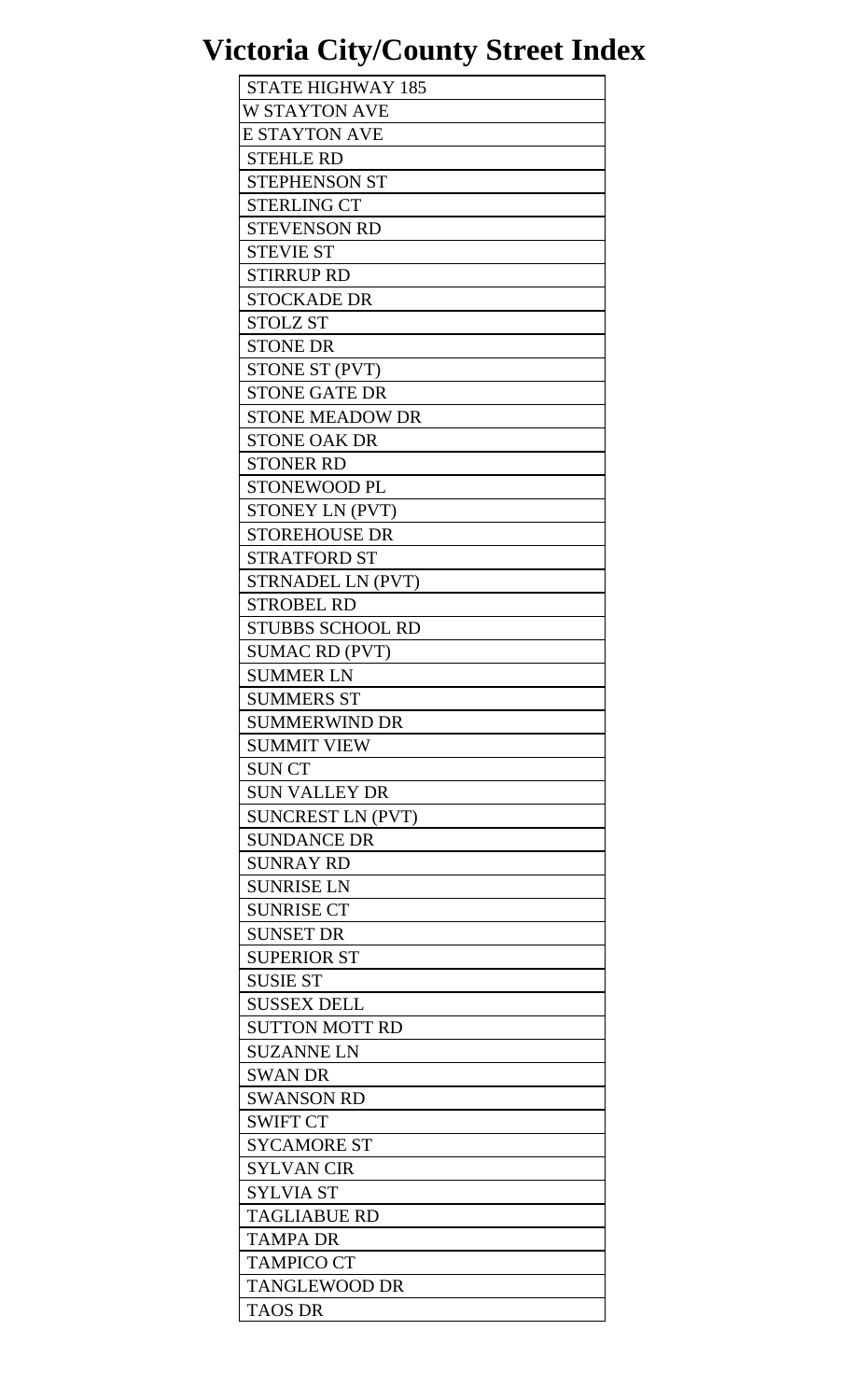| <b>TARA</b>                |
|----------------------------|
| <b>TATE</b>                |
| <b>TATE RD</b>             |
| TATER LN (PVT)             |
| <b>TAYLOR AVE</b>          |
| <b>TAYLORCREST ST</b>      |
| <b>TEAKWOOD DR</b>         |
| <b>TEAL DR</b>             |
| <b>TERN COURT DR</b>       |
| <b>TERRA PL</b>            |
| <b>TERRACE AVE</b>         |
| <b>TERRAVISTA TRL</b>      |
| <b>TERRAVISTA RANCH RD</b> |
| <b>TEXAS AVE</b>           |
|                            |
| <b>E THIRD ST</b>          |
| <b>W THIRD ST</b>          |
| THOMAS LN (PVT)            |
| <b>THOMPSON RD</b>         |
| <b>THURMOND ST</b>         |
| <b>TIBILETTI RD</b>        |
| <b>TIBILETTI DR</b>        |
| <b>TIFFANY DR</b>          |
| <b>TIKI CT</b>             |
| <b>TILE ST</b>             |
| TILLEY LN (PVT)            |
| <b>TIMBER DR</b>           |
| TIMBER OAK LN              |
| <b>TIMBERLANE DR</b>       |
| <b>TIMBERLINE DR</b>       |
| <b>TIMOTHY ST</b>          |
| <b>TIPTON RD</b>           |
| <b>TONTO CIR</b>           |
| <b>TOPAZ LN</b>            |
| <b>TOURNAMENT DR</b>       |
| <b>TRACY LN</b>            |
| <b>TRADEWIND DR</b>        |
| <b>TRANQUILLO DR</b>       |
| <b>TRAVIS AVE</b>          |
| <b>TRAYLOR RD</b>          |
|                            |
| TREASURE OAKS RD (PVT)     |
| <b>TRENT ST</b>            |
| <b>TRENTWOOD CIR</b>       |
| E TRINITY ST               |
| <b>W TRINITY ST</b>        |
| <b>TRISTAN ST</b>          |
| <b>TROON RD</b>            |
| <b>TROPICAL DR</b>         |
| <b>W TROPICAL DR</b>       |
| <b>S TROY ST</b>           |
| N TROY ST                  |
| <b>TURKEY LN</b>           |
| <b>TURTLE ROCK DR</b>      |
| <b>TUSCANY DR</b>          |
|                            |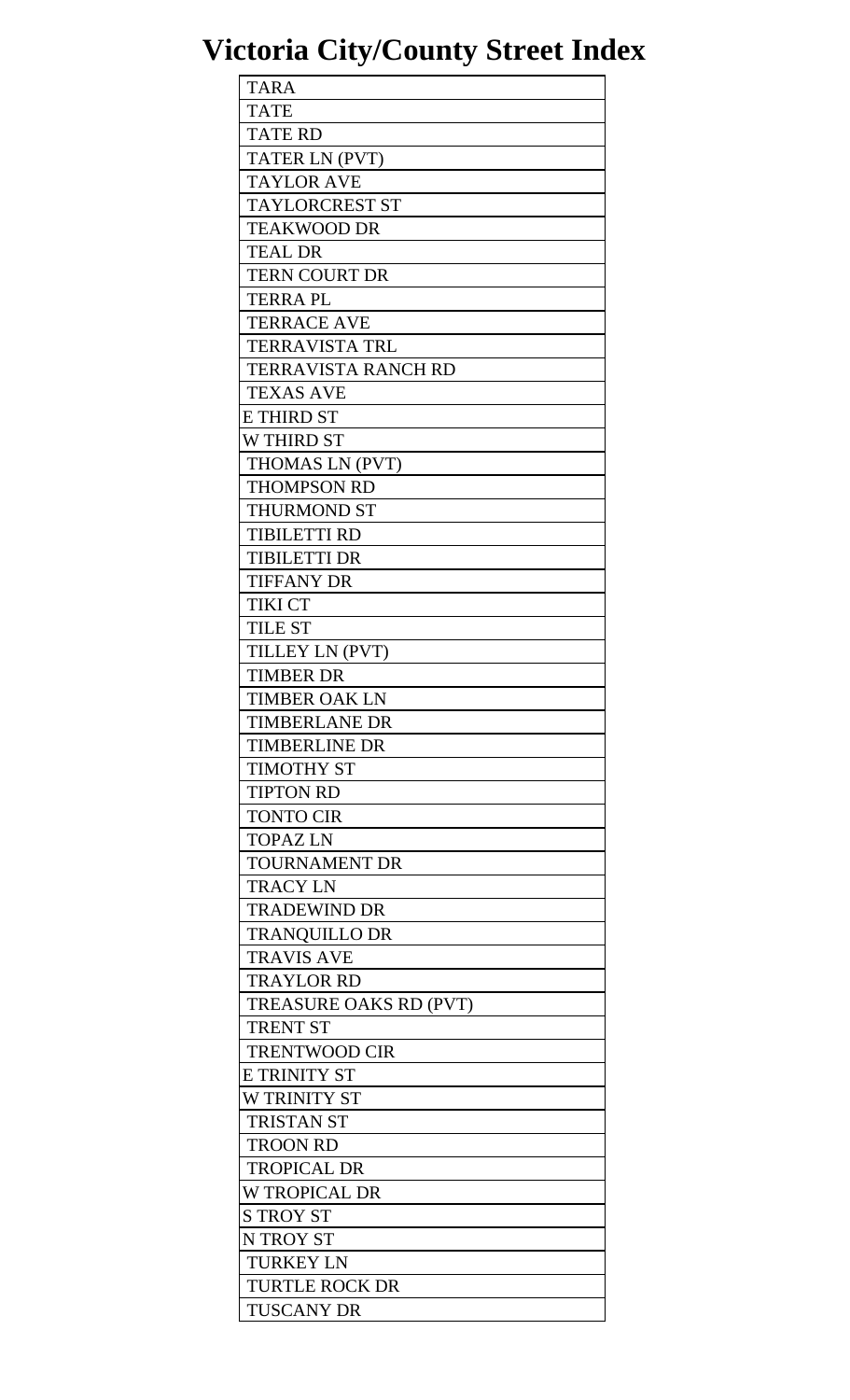| <b>TWEED ST</b>            |
|----------------------------|
| <b>TWELVE OAKS ST</b>      |
| TWIN FOUNTAINS DR          |
| <b>TWIN OAK DR</b>         |
| <b>TYNE RD</b>             |
| <b>URESTI LN (PVT)</b>     |
| <b>US HIGHWAY 59</b>       |
| <b>US HIGHWAY 77</b>       |
| <b>US HIGHWAY 87</b>       |
| <b>VALKYRIE ST</b>         |
| <b>VALLEY VIEW</b>         |
|                            |
| <b>VALLEY VISTA RD</b>     |
| VANESSA LN                 |
| VASSUAR DR                 |
| <b>VAUGHN RD</b>           |
| <b>VENGLAR RD</b>          |
| <b>VERNON ST</b>           |
| <b>VERSAILLES ST</b>       |
| <b>VICKSBURG DR</b>        |
| <b>VICTOR DR</b>           |
| <b>S VICTORIA ST</b>       |
| <b>VICTORIA ST</b>         |
| N VICTORIA ST              |
| <b>VICTORIA MALL DR</b>    |
| <b>VICTORIA STATION DR</b> |
| <b>VIKING ST</b>           |
| VILLAFRANCA RD (PVT)       |
| VILLAFRANCA RANCH RD (PVT) |
| <b>VILLAGE LN</b>          |
| <b>VILLAGE DR</b>          |
| <b>VILLAGE GREEN</b>       |
| <b>N VINE ST</b>           |
| <b>VINE ST</b>             |
| <b>S VINE ST</b>           |
| <b>VIRADA</b>              |
| <b>VIRGINIA AVE</b>        |
| VISTA LN (PVT)             |
| <b>VISTAPL</b>             |
|                            |
| VISTA ALTA (PVT)           |
| <b>VISTA COVE</b>          |
| VITEK LN (PVT)             |
| <b>VOGT RD</b>             |
| <b>VOGT DR</b>             |
| <b>VOLSUNG ST</b>          |
| <b>VRANA LN (PVT)</b>      |
| W NINTH ST                 |
| <b>WACO CIR</b>            |
| WADE WAY (PVT)             |
| <b>WADE DR</b>             |
| <b>WAGNER WAY</b>          |
| <b>WAGON TRAIL</b>         |
| WAIDA RD                   |
| WALL ST                    |
|                            |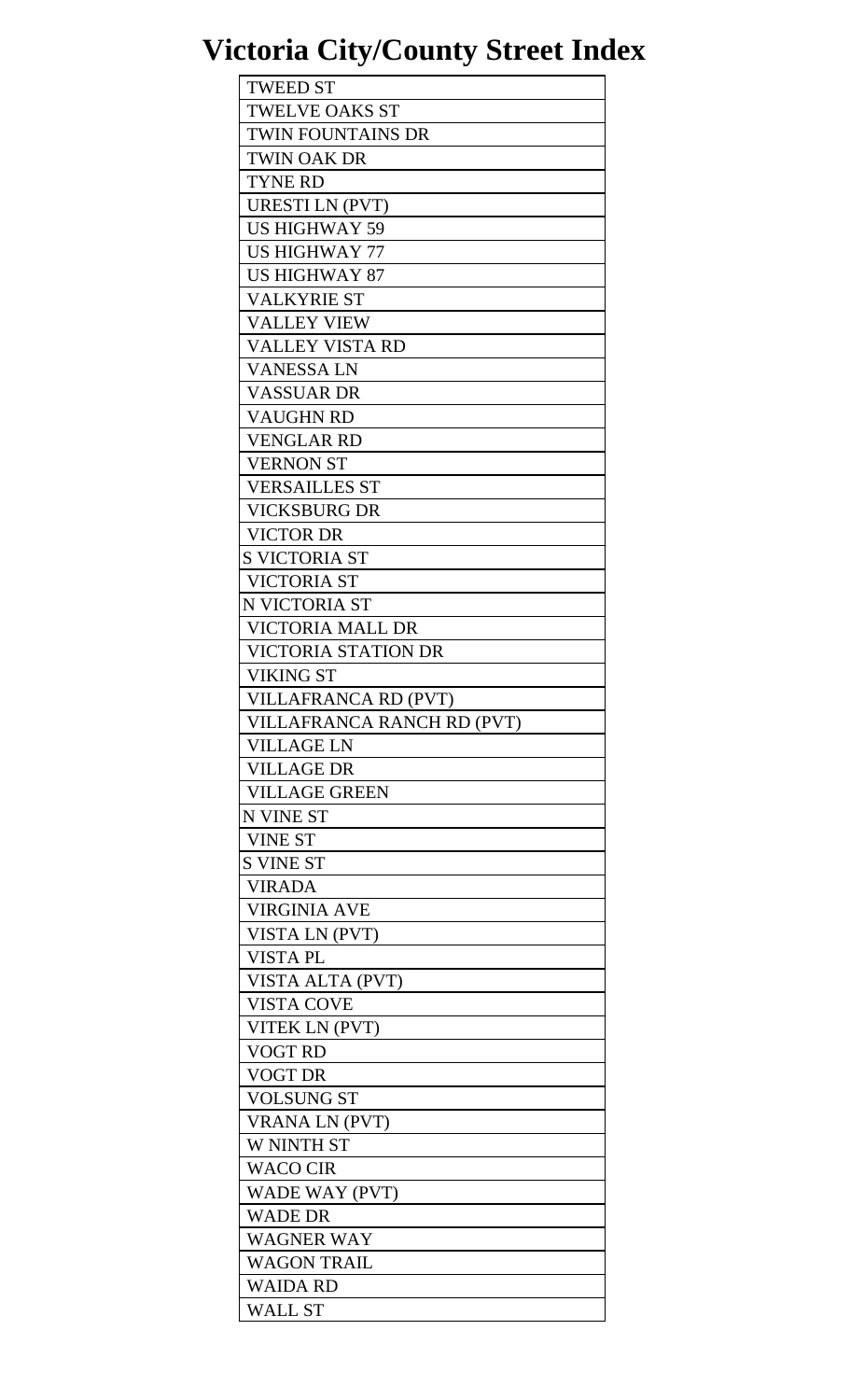| <b>WALLACE LN</b>          |
|----------------------------|
| <b>WALLY LN</b>            |
| <b>WALNUT AVE</b>          |
| WALTER RD                  |
| <b>WARBURTON RD</b>        |
| <b>WAREHOUSE RD</b>        |
| <b>WARREN AVE</b>          |
| <b>WARWICK GLEN</b>        |
| N WASHINGTON ST            |
| <b>E WATER ST</b>          |
| <b>NE WATER ST</b>         |
|                            |
| <b>W WATER ST</b>          |
| <b>WATER OAK CT</b>        |
| <b>WATERFORD DR</b>        |
| WATERMARK ST               |
| <b>WATERS EDGE DR</b>      |
| <b>WATERSTONE</b>          |
| <b>WATT ST</b>             |
| <b>WAYNE ST</b>            |
| <b>WAYNE WATKINS DR</b>    |
| WAYSIDE DR                 |
| <b>WEARDEN DR</b>          |
| <b>WEBER LN</b>            |
| <b>WEBER RD</b>            |
| <b>S WEBSTER AVE</b>       |
| <b>N WEBSTER AVE</b>       |
| WEEPING WILLOW RD (PVT)    |
| <b>WEITZ RD</b>            |
| <b>WELLSPRING BLVD</b>     |
| <b>N WEST ST</b>           |
| <b>WEST ST</b>             |
| <b>WEST HAVEN</b>          |
| WEST LAKE TRAIL (PVT)      |
| <b>WEST OAKS DR</b>        |
|                            |
| <b>WESTBROOK DR</b>        |
| <b>WESTCHESTER DR</b>      |
| <b>WESTON WOODS RD</b>     |
| <b>WESTPARK AVE</b>        |
| <b>WESTWOOD DR</b>         |
| <b>E WHARF ST</b>          |
| <b>W WHARF ST</b>          |
| <b>S WHEELER ST</b>        |
| N WHEELER ST               |
| <b>WHISPERING CREEK DR</b> |
| <b>WHISPERING OAKS</b>     |
| <b>WHISTLING LN</b>        |
| WHITE OAK CT               |
| WHITECHURCH LN             |
| <b>WHITEWING DR</b>        |
| <b>WICKERWOOD DR</b>       |
| <b>WIGINGTON LN (PVT)</b>  |
| <b>WILDEN ST</b>           |
| <b>WILDROSE DR</b>         |
|                            |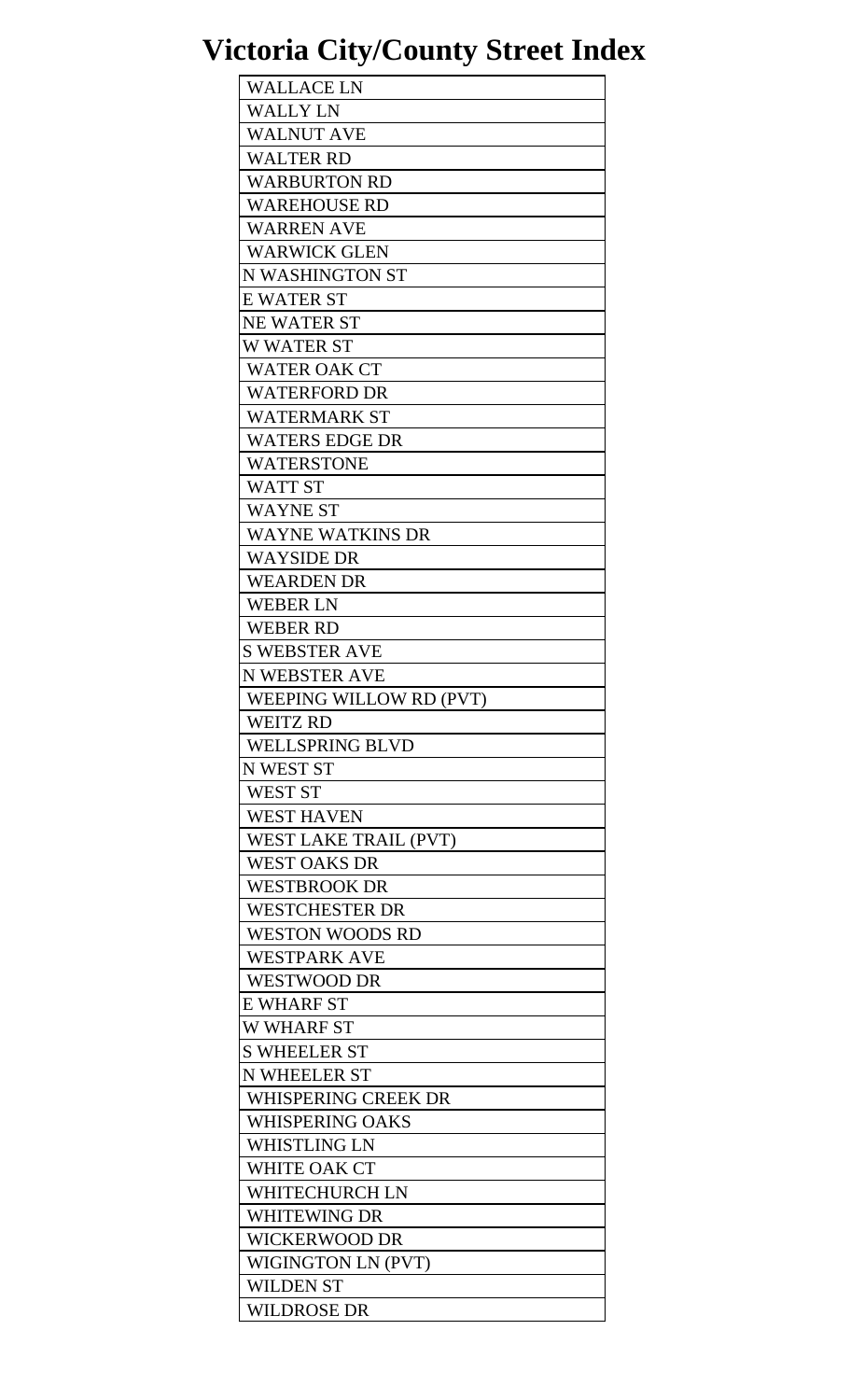| <b>WILDWOOD ST</b>          |
|-----------------------------|
| <b>WILKE ST</b>             |
| <b>WILL HEARD RD</b>        |
| <b>WILLARD ST</b>           |
| WILLEMIN LN (PVT)           |
| N WILLIAM ST                |
| <b>S WILLIAM ST</b>         |
| <b>S WILLIAMS ST</b>        |
| N WILLIAMS ST               |
| <b>WILLIAMSBURG AVE</b>     |
| <b>WILLIE ST</b>            |
|                             |
| <b>WILLOW WAY</b>           |
| <b>WILLOW ST</b>            |
| WILLOW CREEK RANCH RD (PVT) |
| <b>WILLOWICK DR</b>         |
| <b>WILSHIRE DR</b>          |
| <b>WILSON LN (PVT)</b>      |
| <b>WILSON RD</b>            |
| <b>WINDCREST DR</b>         |
| WINDING WAY DR              |
| <b>WINDROCK DR</b>          |
| <b>WINDSOR ST</b>           |
| <b>WINDWARD CT</b>          |
| <b>WINDWOOD LN</b>          |
| <b>WINDY HOLLOW</b>         |
| WINDY WAY DR                |
| <b>WINNEPEG ST</b>          |
| <b>WINSTON CT</b>           |
| WINTER LN (PVT)             |
| WISCHKAEMPER RD             |
| WISCHKAEMPER SCHOOL RD      |
| WISTERIA AVE                |
| <b>WOLFRAM ST</b>           |
| <b>WOOD DR</b>              |
| N WOOD ST                   |
| S WOOD ST                   |
|                             |
| WOOD BRIDGE                 |
| WOOD DUCK CT                |
| <b>WOODCHASE DR</b>         |
| <b>WOODCREEK CIR</b>        |
| WOODGATE DR                 |
| WOODGLENN DR                |
| <b>WOODHALL DR</b>          |
| <b>WOODHAVEN DR</b>         |
| WOODHI RD                   |
| WOODHI SCHOOL RD            |
| <b>WOODLAND WAY</b>         |
| WOODLANDS LN                |
| <b>WOODLAWN ST</b>          |
| <b>WOODMERE DR</b>          |
| <b>WOODRIDGE DR</b>         |
| <b>WOODSPRITE RD</b>        |
| WOODWAY DR                  |